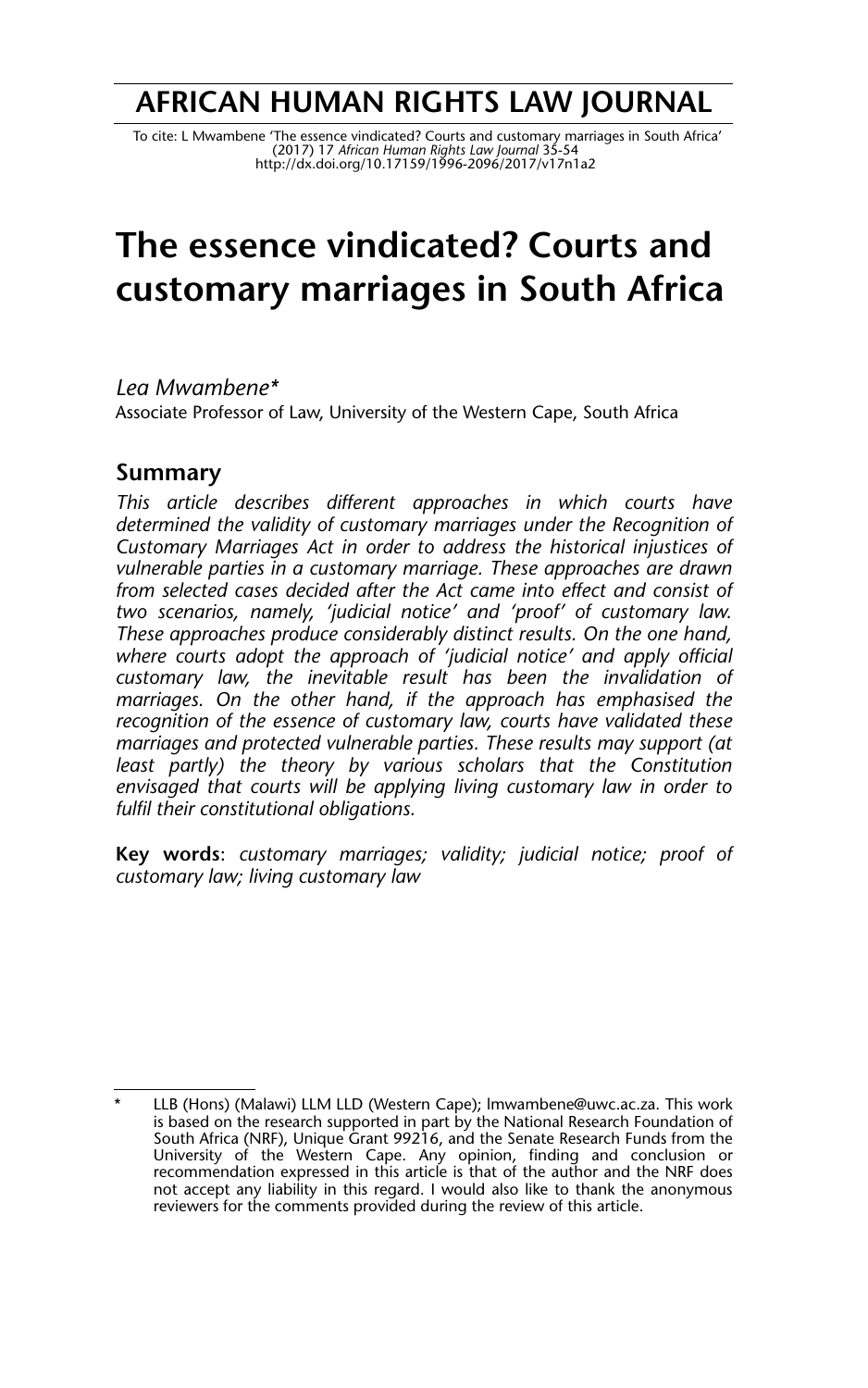## **1 Introduction**

Since the coming into effect of the Recognition of Customary Marriages Act (RCMA), $1$  case law show that customary rules and practices that regulate the validity of a customary marriage have undergone significant change.<sup>2</sup> The motivating factor has been the Constitution of the Republic of South Africa, 1996 (Constitution).<sup>3</sup> For example, courts have accepted the rule laid down in *Mabena v* Letsoalo,<sup>4</sup> namely, that a woman could now negotiate and receive *lobolo*. 5 In accepting this change, Judge Dlodlo in *Fanti v Boto* cited with approval *Mabena v Letsoalo* and observed that '[i]f courts do not observe the role played … by women in society, then that would include failure … on their part to participate in the development of customary law'.<sup>6</sup>

In addition, courts have accepted the requirement that, under Tsonga customary law, a husband who wants to marry a subsequent wife must inform his first wife.<sup>7</sup> This, again, was based on the fact that 'any notion of the first wife's equality with her husband would be completely undermined if a husband were able to introduce a new marriage partner to their domestic life without her consent'.<sup>8</sup> More recently, in *Nhlapo v Mahlangu*<sup>9</sup> the court accepted evidence by expert witnesses that according to Ndebele culture, 'when a man wants to enter into a second customary marriage he must have the first wife's approval'.<sup>10</sup> In recognising this rule, the court made

<sup>1</sup> The Recognition of Customary Marriages Act, 1998 (RCMA), which regulates all customary marriages in South Africa, came into effect on 15 November 2000.

<sup>2</sup> See, eg, the cases of *Mabuza v Mbatha* 2003 (4) SA 218 (C) and *Mayelane v Ngwenyama* 2013 (4) SA 415 (CC).

<sup>3</sup> In particular, sec 39(2) of the Constitution provides that '[w]hen interpreting any legislation, and when developing the common law or customary law, every court, tribunal or forum must promote the spirit, purport and objects of the Bill of Rights'. In addition, sec 211(3) provides that '[c]ourts must apply customary law when that law is applicable, subject to the Constitution and any legislation that specifically deals with customary law'.

<sup>4</sup> In *Mabena v Letsoalo* 1998 (2) SA 1068 (T), decided prior to the RCMA, the High Court gave effect to the living custom that allows the mother of the bride to perform the task of negotiating and receiving *lobolo*. Traditionally, this requirement was met if the agreement was between the bride's and groom's male guardians.

<sup>5</sup> *Fanti v Boto* 2008 (5) SA 405 (C) para 21.

<sup>6</sup> *Fanti v Boto* (n 5 above) para 21

According to expert witnesses' evidence, the requirement was to 'inform' the wife and her 'consent' was not needed. *Mayelane v Ngwenyama* (n 2 above) para 61.

<sup>8</sup> *Mayelane v Ngwenyama* (n 2 above) para 72. In addition, the Constitutional Court in para 74 observed, 'given that marriage is a highly personal contract, it would be a blatant intrusion on the dignity of one partner to introduce a new member to that union without obtaining that partner's consent'.

<sup>9 [2015]</sup> ZAGPPHC 142 para 34. Briefly, the challenge to the validity of the marriage was brought by the first wife who alleged that, according to Ndebele custom, her consent as the first wife was a requirement for subsequent marriages by her husband.

<sup>10</sup> *Nhlapo v Mahlangu* (n 9 above) para 33.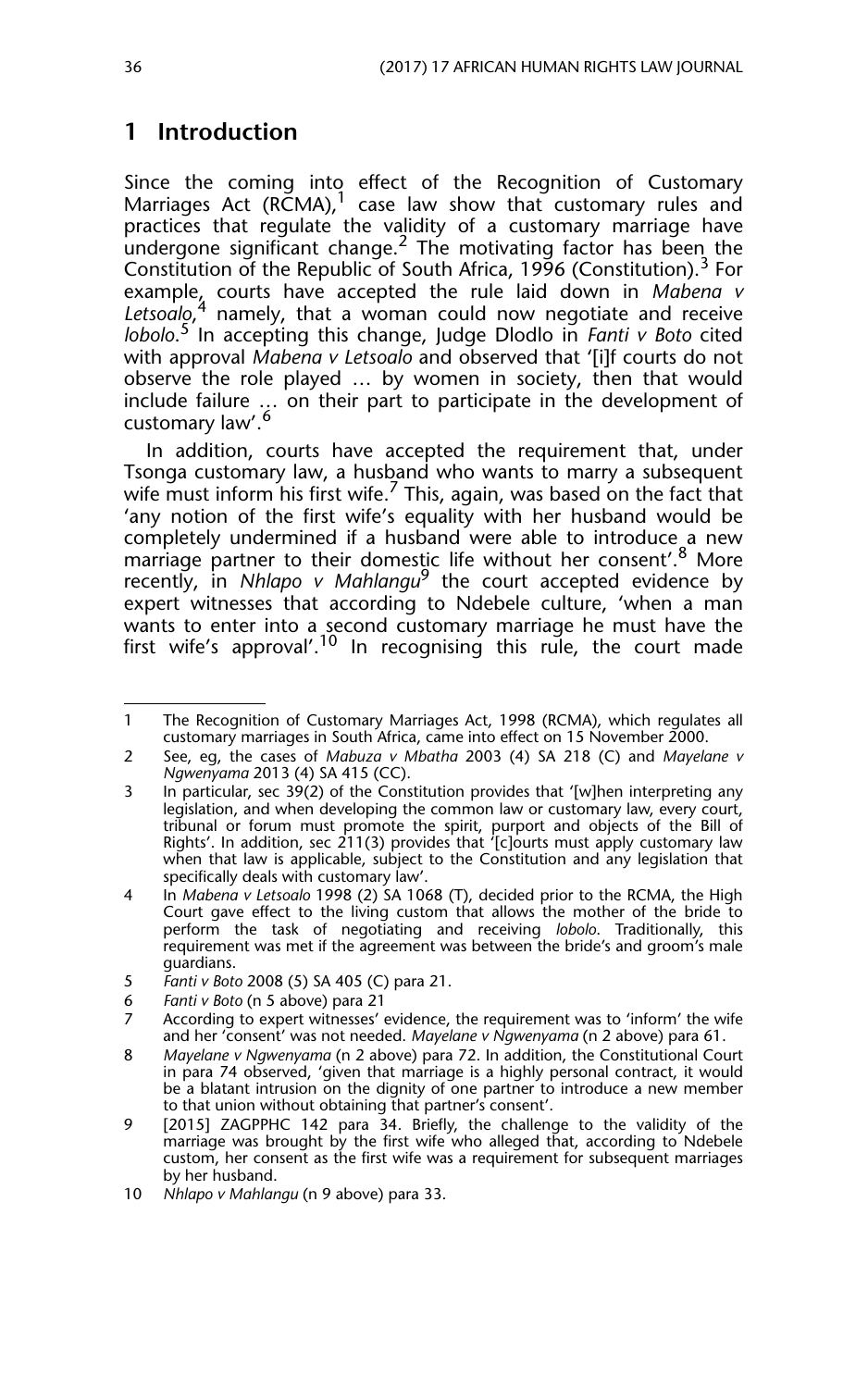reference to the *dictum* in *Mayelane v Ngwenyama* and was of the opinion that 'consent of the first wife was a necessary dignity and equality component of a further customary marriage in terms of section 3(1)(b) of the Recognition Act'.<sup>11</sup>

Against this brief background, the article explores whether courts apply living or official customary law when establishing the validity of customary marriages. The aim is to assess how courts address the injustices of the past that led to the non-legal protection of vulnerable parties, particularly women, in customary marriages. The article is divided into five main sections. The second section briefly outlines the legal framework regarding the requirements for a valid customary marriage under the RCMA. This part also discusses the distinction between living and official customary law. The third part is a discussion of the two main approaches adopted by courts in determining the validity of a customary marriage, namely, the 'judicial notice approach' and 'proof of customary law approach'. The fourth section is a critical analysis of the cases discussed and addresses the question whether courts protect vulnerable parties in a customary marriage. The last section is a conclusion in which, borrowing from Ozoemena's words, it is argued that 'the value of the Recognition Act as a tool to remedy the injustices of the past in relation to customary marriages<sup>'12</sup> can be achieved when courts apply living customary law. Such an approach may partly also support the theory by various scholars that the Constitution envisaged that courts would be applying living customary law in order to fulfil their constitutional obligations.<sup>13</sup>

<sup>11</sup> *Nhlapo v Mahlangu (*n 9 above) paras 30 & 33 as cited in *Mayelane v Ngwenyama* (n 2 above) para 30.

<sup>12</sup> R Ozoemena 'Legislation as a critical tool in addressing social change in South Africa: Lessons from *Mayelane v Ngwenyama*' (2015) 18 *Potchefstroom Electronic Law Journal* 969 987.

<sup>13</sup> TW Bennett 'Reintroducing African customary law to the South African legal system' (2009) 57 *American Journal of Comparative Law* 1 11. Further, Bennett 8 observed that the '[c]onstitutional protection was reserved for the living law, which was deemed a genuine feature of African culture'. See also W Lehnert 'The role of the courts in the conflict between African customary law and human rights' (2005) 21 *South African Journal on Human Rights* 241 247. Lehnert (247) observes that 'the courts' obligation to apply customary law must refer to the living law because the distorted official customary law cannot be regarded as an expression of the culture of black South Africans'. See C Himonga &  $\check{\mathrm{C}}$  Bosch 'The application of African customary law under the Constitution of South Africa: Problem solved or just beginning?' (2000) 117 *South African Law Journal* 306 331 where similar observations were made. In addition, Himonga & Bosch 328 observed that '[i]n the South African situation, the recognition of a right to culture also implies the recognition of theoretical frameworks of law that lie outside the legal positivists approaches to law. Denying that law can exist outside the state-generated law is tantamount to denying that there is a right to culture.' Reference can also be made to C Himonga & A Pope '*Mayelane v Ngwenyama and Minister for Home Affairs*: A reflection on wider implications' (2013) *Acta Juridica* 318 321.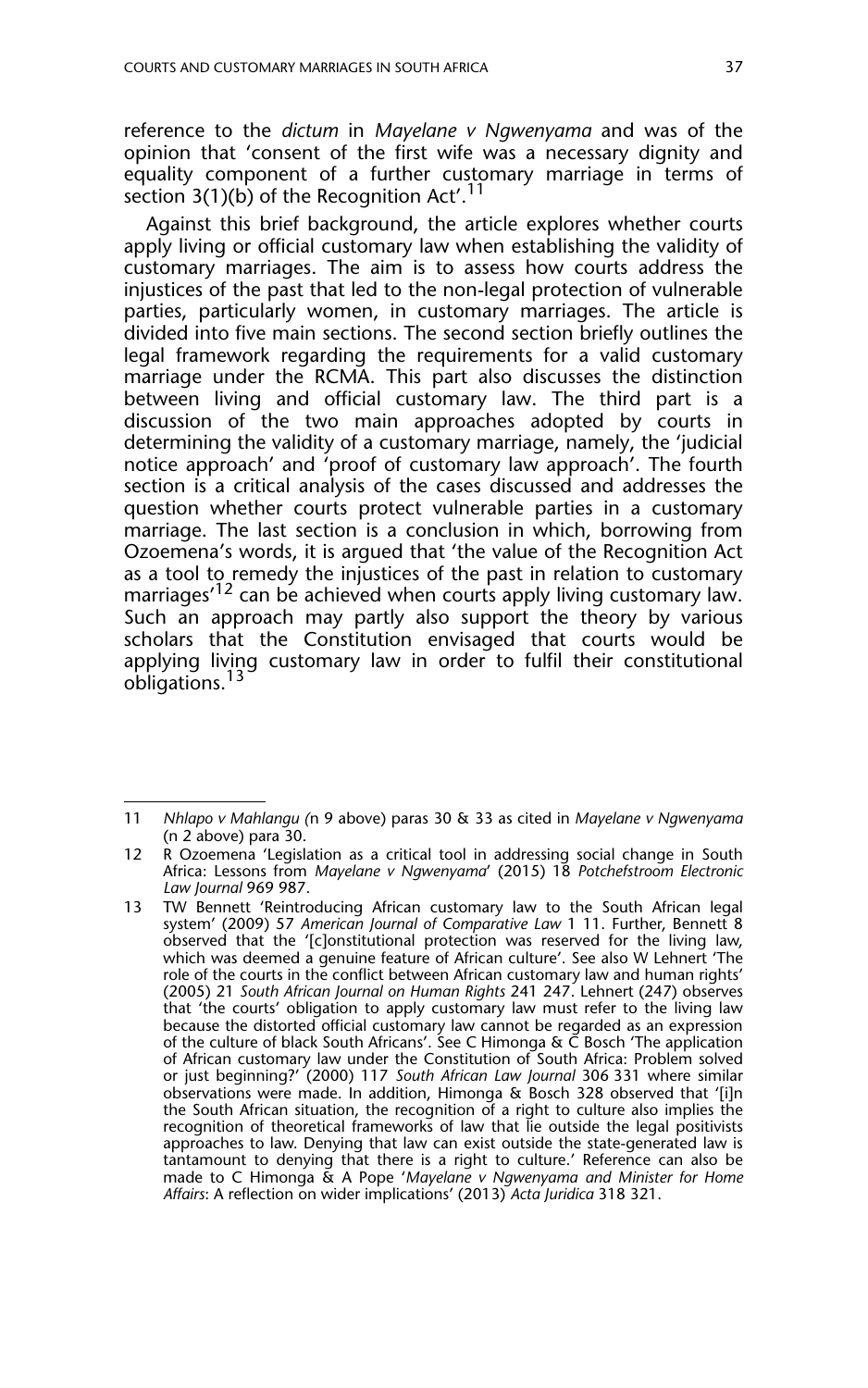## **2 Requirements for a valid customary marriage under the Recognition of Customary Marriages Act**

The RCMA regulates all customary marriages in South Africa.<sup>14</sup> According to section 2, it recognises two types of marriages, namely, marriages concluded before and after the coming into effect of the RCMA.<sup>15</sup> Marriages concluded before the RCMA are recognised provided they are in existence and valid at the time when the Act came into force.<sup>16</sup> With the exception of KwaZulu-Natal, the requirements for a valid marriage concluded before the RCMA are, therefore, provided under traditional living customary laws as observed by indigenous communities.<sup>17</sup> These requirements, as outlined by several scholars,<sup>18</sup> include the age of puberty or undergoing initiation ceremonies; consent of spouses; consent of parents or guardians, especially the bride's male guardian or father; prohibited degrees of relationships, whereby most communities prohibited marriages between members of the same clan; formal delivery or handing over of the woman from her family to the family of the husband; the agreement that *lobolo* will be delivered; and nonexistence of a civil marriage.

For customary marriages concluded in KwaZulu-Natal, the requirements, as stipulated under section 38(1) of the KwaZulu Act on the Code of Zulu Law and Natal Code of Zulu Law, are consent of the father of the prospective wife (if a minor), which consent may not be withheld without good reason; consent of the father of the prospective husband (if a minor); and a public declaration by the intended wife to an official witness at the celebration of the marriage

<sup>14</sup> According to the Preamble, the RCMA is an 'Act to make provision for the recognition of customary marriages; to specify the requirements for a valid customary marriage; to regulate the registration of customary marriages; to provide for the equal status and capacity of spouses of such marriages; to regulate the dissolution of customary marriages; to provide for the making of regulations; to repeal certain provisions of certain laws; and to provide for matters connected therewith'.

<sup>15</sup> Sec 2(1) of the RCMA provides that '[a] marriage which is a valid marriage at customary law and existing at the commencement of this Act is for all purposes recognised as a marriage'. Sec 2(2) of the RCMA provides that '[a] customary marriage entered into after the commencement of this Act, which complies with the requirements of this Act, is for all purposes recognised as a marriage'. Sec 2(3) provides that '[i]f a person is a spouse in more than one customary marriage, all valid customary marriages entered into before the commencement of this Act are for all purposes recognised as marriages'. Sec 2(4) provides that '[i]f a person is a spouse in more than one customary marriage, all such marriages entered into after the commencement of this Act, which comply with the provisions of this Act, are for all purposes recognised as marriages'.

<sup>16</sup> See also IP Maithufi '*MM v MN*' (2012) 2 *De Jure* 405.

<sup>17</sup> See TW Bennett *Customary law in South Africa* (2004) 194.

<sup>18</sup> Eg, Bennett (n 17 above) 195 and C Rautenbach et al *Introduction to legal pluralism* (2010) 50.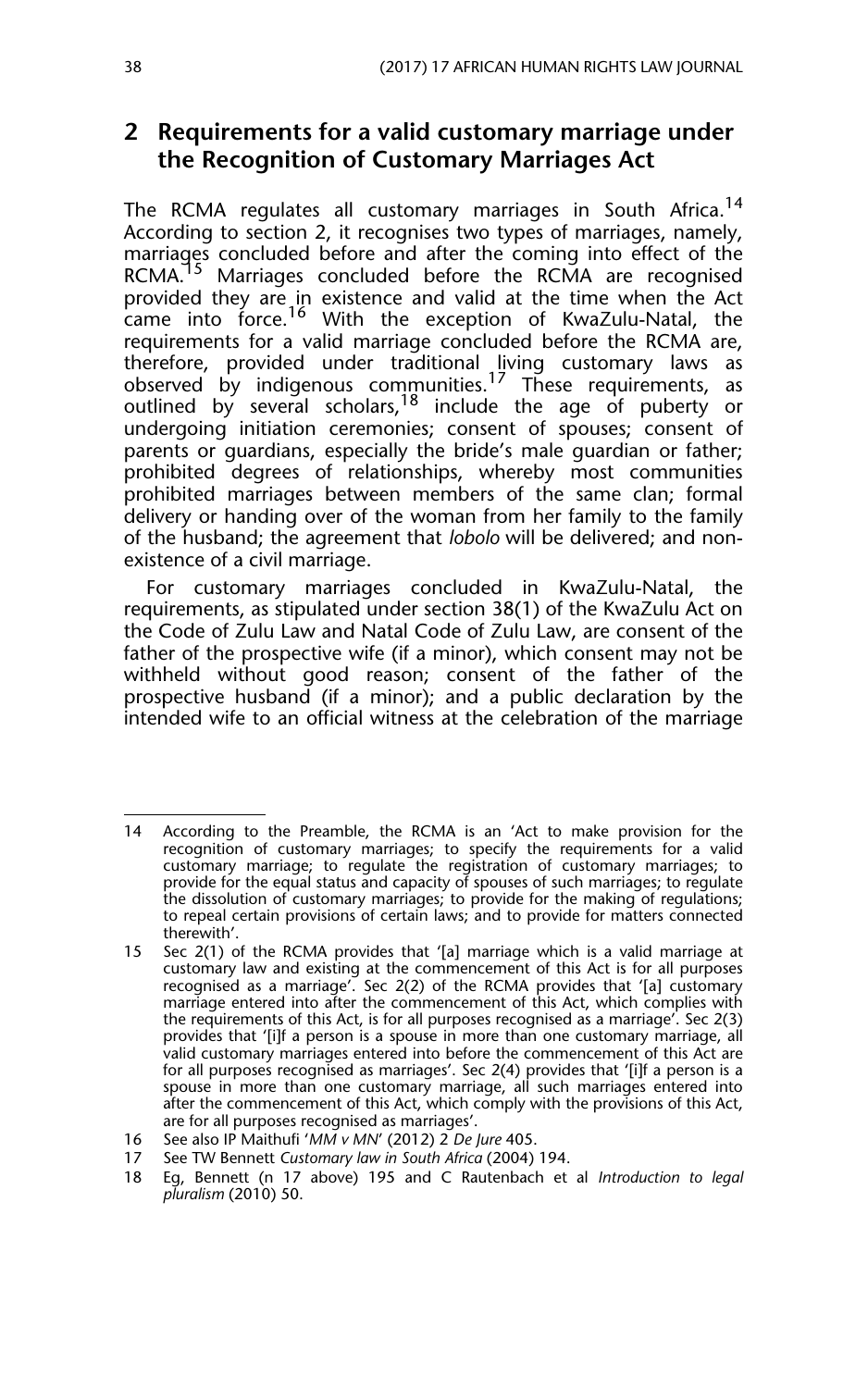that the union was with her free will and consent.<sup>19</sup> After the RCMA came into effect, section 3(1) requires that both parties must be over the age of 18;<sup>20</sup> both parties must give consent to be married under customary law;<sup>21</sup> and, more relevant to this discussion, 'the marriage must be negotiated and entered into or celebrated in accordance with customary law'.<sup>22</sup>

From the preceding paragraphs, whether a customary marriage was concluded before or after the RCMA, one of the crucial requirements for its validity is meeting the *customary law* requirements. But what is customary law in the context of customary marriage requirements? According to the RCMA, customary law is defined as 'the customs and usages traditionally observed among the indigenous African peoples of South Africa and which form part of the culture of those peoples'.<sup>23</sup> Literature informs us that there are mainly two forms of customary law: living and official law.<sup>24</sup> These forms have been confirmed in, for instance, *Bhe v Magistrate Khayelitsha,*<sup>25</sup> in which case the Constitutional Court stated: 'the official rules of customary law are sometimes contrasted with what is referred to as living customary law, which is an acknowledgment of the rules that are adapted to fit in with changed circumstances.'26 Again, in *Mabena v Letsoalo*, the High Court held that there are two forms of customary law, 'an official version as documented by writers, and living law, denoting law actually observed by African communities'.<sup>27</sup> In addition, legislation dealing with customary law also recognises the coexistence of official and living customary law. For example, both the RCMA and Reform of Customary Law of Succession and Regulation of Related Matters Act of 2009 (Customary Succession Act) define customary law as 'the customs and usages traditionally observed among the indigenous African peoples of South Africa and which form part of the culture of those peoples'.<sup>28</sup>

22 Sec 3(1)(b) RCMA.

- 25 2005 (1) SA 580 (CC).<br>26 *Bhe* (n 25 above) para
- 26 *Bhe* (n 25 above) para 87.
- 27 *Mabena v Letsoalo* (n 4 above) para 1074.

<sup>19</sup> Sec 38(1) of the KwaZulu Act on the Code of Zulu Law 16 of 1985 and Natal Code of Zulu Law published in Proclamation R151 of 1987, GG 10966.

<sup>20</sup> Sec 3(1)(a)(i) RCMA.

<sup>21</sup> Sec 3(1)(a)(ii) RCMA.

<sup>23</sup> Sec 1 RCMA.

<sup>24</sup> Authors, eg, C Himonga et al (eds) *African customary law in South Africa: Postapartheid and living law perspectives* (2014) 27 have observed a third form of customary law which is state generated by courts and legislation. On the general discussion on dichotomy between official and living customary law, see generally Himonga & Bosch (n 13 above) 319-331.

<sup>28</sup> See secs 1 of both the RCMA and the Customary Succession Act. It should, however, be observed that, even though both legislations use the exact same wording in defining customary law, there is a minor difference between the two. The RCMA use the word 'peoples' and the Customary Succession Act use 'people'. The difference, however, does not affect the fact that both legislations envisage the living customary law as observed by the indigenous communities. See also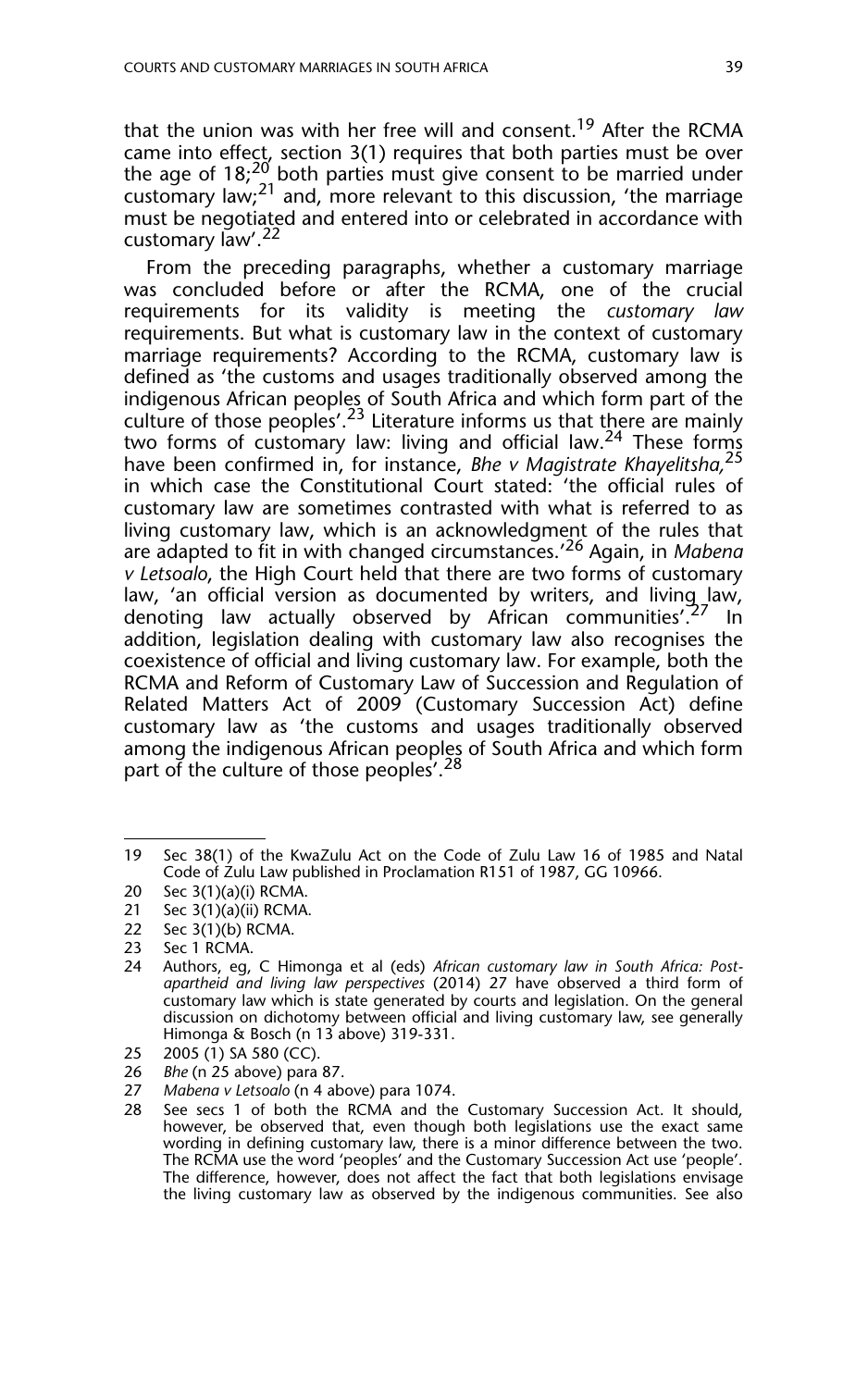In addition, when determining the applicable customary law in the context of customary marriage requirements, it is important to restate that these laws are diverse due to the different ethnic groups that exist in South Africa.<sup>29</sup> This diversity, compounded by the different forms and sources of customary law, $30\frac{1}{9}$  gives rise to the need to ascertain the applicable customary laws in a given case, which remains a challenge.<sup>31</sup> Furthermore, our courts have observed that 'customary law is a dynamic system of law that, along with society, changes with time'. $3^{2}$  This position has led courts to emphasise the importance of proving the custom in the context of customary marriages. In *Moropane v Southon*, 33 for example, the court observed:<sup>34</sup>

African law and its customs are not static but dynamic. They develop and change along with the society in which they are practiced. This capacity to change requires the court to investigate the customs, cultures, rituals and usages of a particular ethnic group to determine whether their marriage was negotiated and concluded in terms of their customary law at a particular time of their evolution.

Again, in *Mayelane*, the Constitutional Court observed:<sup>35</sup>

First, a court is obliged to satisfy itself, as a matter of law, on the content of customary law, and its task in this regard may be an onerous where the customary law rule at stake is a matter of controversy with the constitutional recognition of customary law, this has become the responsibility of the courts. It is incumbent on our courts to take steps to satisfy themselves as to the content of customary law and, where necessary, to evaluate local custom in order to ascertain the content of the relevant legal rule.

The above discussion show that the Constitution envisaged that courts will be applying living customary law.

definitions by different customary law scholars, eg Rautenbach et al (n 18 above) 29 define living law 'as original customs and usages that are in constant development'*.* Himonga et al (n 24 above) 27 refer to Hamnett's description of customary law 'as a set of norms which the actors in a social situation abstract from practice and which they invest with binding authority'. Bennett (n 17 above) 1 indicates that 'customary law is derived from social practices that the community concerned accepts as obligatory'.

<sup>29</sup> *Mayelane v Ngwenyama* (n 2 above) para 51. See also Himonga & Pope (n 13 above) 322.

<sup>30</sup> The different sources of customary law may include customs and usages of the communities, case law and legislation.

<sup>31</sup> See also recently observed by Ozoemena (n 12 above) 977 and Lehnert (n 13 above) 246.

<sup>32</sup> See, eg, *Bhe* (n 25 above) para 87; *Alexkor v Richtersveld Community* 2004 (5) SA 460 (CC) para 52.

<sup>33 (755/12) [2014]</sup> ZASCA 76.

<sup>34</sup> *Moropane v Southon* (n 33 above) para 36.

<sup>35</sup> *Mayelane v Ngwenyama* (n 2 above) para 48.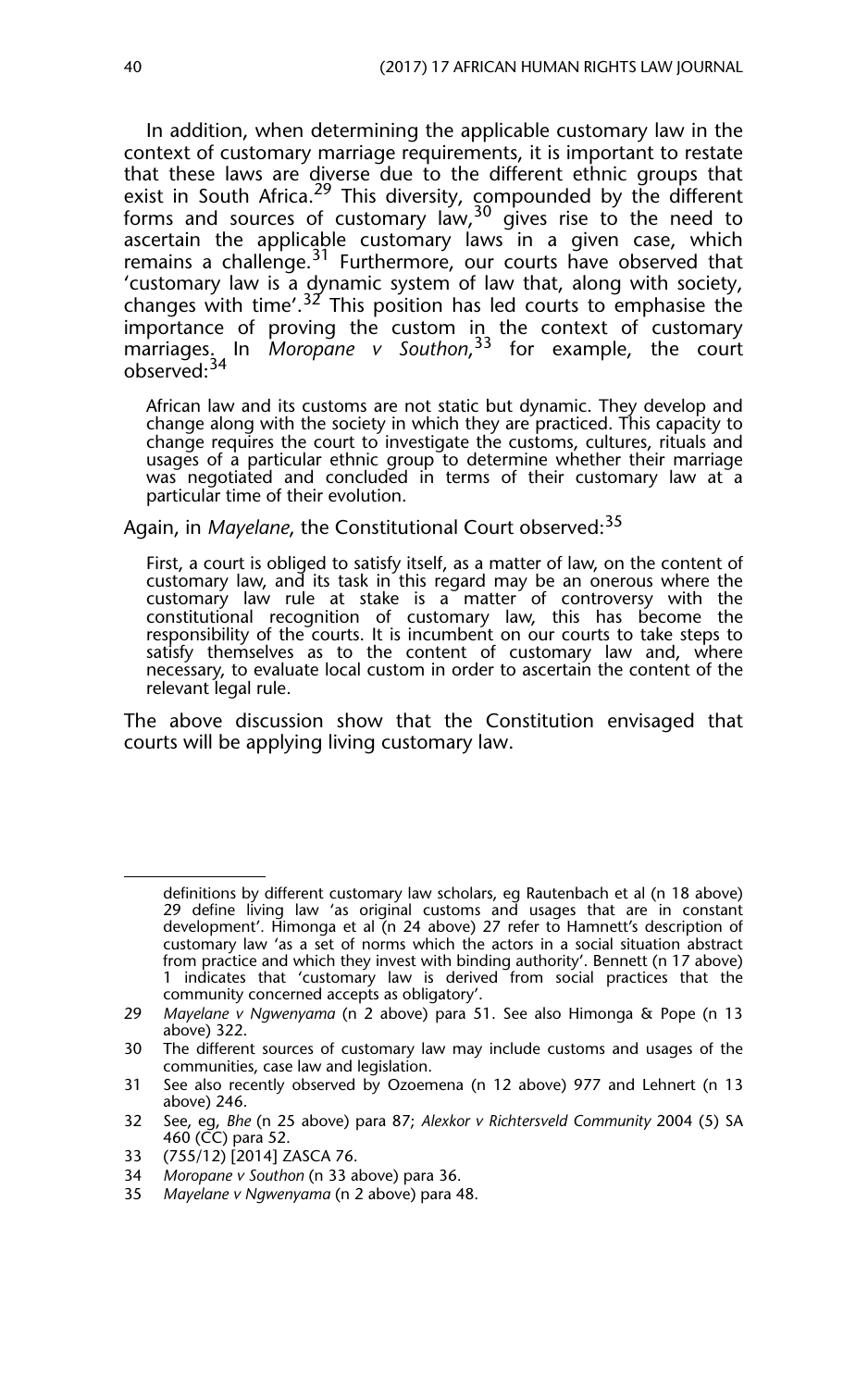## **3 Approaches of courts in determining the validity of a customary marriage**

#### **3.1 Judicial notice approach**

The starting point for a discussion on whether courts apply official or living customary law in determining the validity of a customary marriage is section 1(1) of the Law of Evidence Amendment Act (LEAA).<sup>36</sup> The LEAA provides that 'any court may take judicial notice … of indigenous law in so far as such law can be ascertained readily and with sufficient certainty ...<sup>37</sup> Several authors agree that this provision envisaged that courts will be applying 'official customary law' since it is more certain than living customary law.<sup>38</sup> For example, Kruuse and Sloth-Nielsen have pointed out that 'the application of section 1 of the Law of Evidence Amendment Act is possible only where the customary law is reasonable and certain'.<sup>39'</sup> In addition, courts have observed that 'ascertaining customary law from textbooks and case law does not present problems'.<sup>40</sup> Indeed, Ngcobo J in his dissenting judgment in *Bhe* affirmed that41

there are at least three ways in which indigenous law may be established. In the first place, a court may take judicial notice of it. This can only happen where it can readily be ascertained with sufficient certainty. Section 1(1) of the Law of Evidence Amendment Act 45 of 1988 says so.

However, in ascertaining the applicable customary laws, section 39(2) of the Constitution, which obligates courts to recognise and apply customary law subject to the Constitution and the Bill of Rights, becomes relevant.<sup>42</sup> As Bennett rightly pointed out, acceptance of customary law by courts 'involved complex issues of proof, compliance with the Constitution, and the endorsement of culture and tradition'.<sup>43</sup> In the context of customary marriage laws, the

<sup>36</sup> Law of Evidence Amendment Act 45 of 1988, as amended by the Justice Laws Rationalisation Act 18 of 1996.

<sup>37</sup> Sec 1(1) LEAA. See also Himonga & Bosch (n 13 above) 308.

<sup>38</sup> See, eg, Himonga & Pope (n 13 above) 323; H Kruuse & J Sloth-Nielsen 'Sailing between Scylla and Charybdis: *Mayelane v Ngwenyama'* (2014) 17 *Potchefstroom Electronic Law Journal* 1710 1718.

<sup>39</sup> Kruuse & Sloth-Nielsen (n 38 above) 1718. See also Himonga & Bosch (n 13 above) 336 who observed that this provision does not help with proof of customary law.

<sup>40</sup> *Motsoatsoa v Roro* [2011] 2 All SA 324 para 15.

<sup>41</sup> *Bhe* (n 25 above) para 150.

<sup>42</sup> The importance of these provisions in the context of customary law has been widely observed. See eg Ozoemena (n 12 above) 981; Himonga & Pope (n 13 above) 323; and C Rautenbach & W du Plessis 'African customary marriages in South Africa and the intricacies of a mixed legal system: Judicial (*in*)*novatio* or *confusio*?' (2012) 57 *McGill Law Journal* 749.

<sup>43</sup> Bennett (n 13 above) 1.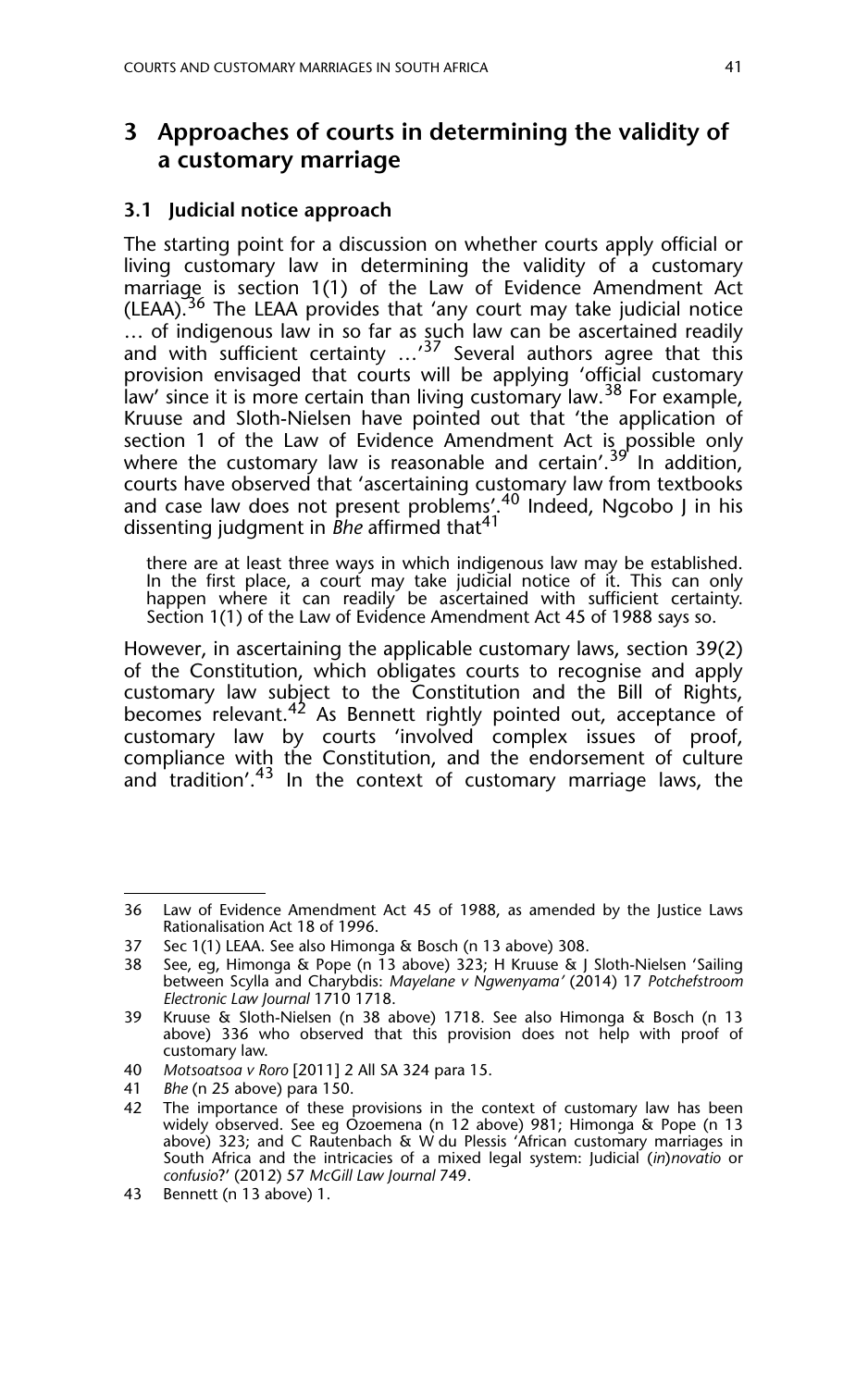Constitutional Court in *Mayelane v Ngwenyama* reaffirmed this fact as follows:<sup>44</sup>

When section 3(1)(b) thus speaks of customary law marriages, it necessarily speaks of marriages in accordance with human dignity and fundamental equality rights upon which our Constitution is based. It is no answer to state that the definition of customary law and customary marriages in the RCMA does not expressly state this. Those definitions must be read together with the Constitution and this Court's jurisprudence.

An examination of the cases in which the validity of a customary marriage was challenged due to non-compliance with the formal integration of a customary rule seems to suggest that courts comply with section 1(1) of the LEAA, but disregards the Constitution. A prime example is *Fanti v Boto.*45 The issue in this case was the validity of a customary marriage where there was non-fulfilment of the requirement of formal delivery of the bride to the bridegroom's family. What was at stake was the husband's right to bury his deceased wife.<sup>46</sup> The brief facts were that the first respondent's daughter passed away in Hermanus on 7 November 2007. Funeral arrangements were made to bury the deceased in Hermanus, where she was staying with the first respondent (her mother) at the time of her death.<sup>47</sup> A day before the funeral date, the applicant sought an urgent application for an order declaring that he was entitled to the custody and control of his wife's body, and to determine when and where his deceased wife was to be buried.<sup>48</sup>

The applicant's founding affidavit deposed that he was married to the deceased according to Xhosa customary marriage laws in 2005. He further averred that in the conclusion of this marriage, he met the Xhosa customary marriage laws, including payment of *lobolo* in the amount of R3 000, and two bottles of brandy were delivered to the first respondent.<sup>49</sup> The first respondent denied the fact that a valid marriage had taken place. She asserted that the initial payment was not *lobolo* but *imvula mlomo* (the mouth-opener), the acceptance by the bride's family, which only signifies willingness to enter into the marriage negotiation.<sup>50</sup> The court analysed the wording of the RCMA and held that no valid marriage existed between the deceased and the applicant.<sup>51</sup> The result was that the mother of the deceased was

<sup>44</sup> *Mayelane v Ngwenyama* (n 2 above) para 76. In addition, the Constitutional Court approved the authority laid down in *Gumede* as follows: 'This Recognition of Customary Marriages Act not only makes provision for regulation of customary marriages, but most importantly, it seeks to jettison gendered inequality within the marriage and the marital power of the husband by providing for the equal status and capacity of spouses' (para 77).

<sup>45</sup> *Fanti v Boto* (n 5 above).

<sup>46</sup> *Fanti v Boto* para 1.

<sup>47</sup> As above.

<sup>48</sup> *Fanti v Boto* (n 5 above) para 2.

<sup>49</sup> *Fanti v Boto* para 5.

<sup>50</sup> *Fanti v Boto* para 8.

<sup>51</sup> *Fanti v Boto* para 19.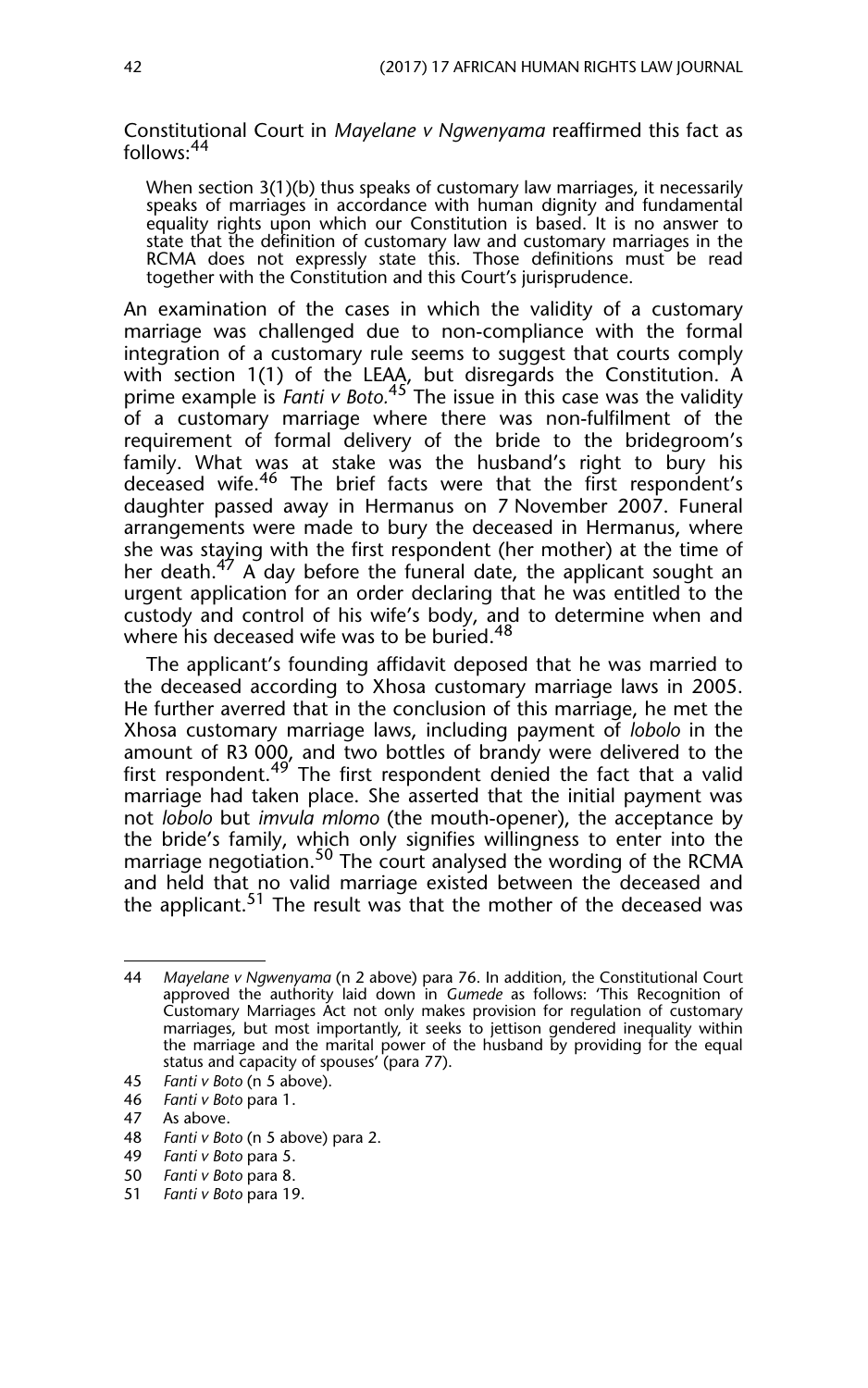declared the person entitled to undertake funeral arrangements and to bury the deceased daughter.<sup>52</sup>

For purposes of the article, however, what is relevant is that in holding that no marriage existed, the judge cited with approval the essential requirements of a customary marriage as consent of the bride, consent of the bride's father or guardian, payment of *lobolo*, and the handing over of the bride, as laid down in *Mabuza v Mbatha* and other case law.<sup>53</sup> The judge also made reference to scholarly writings on these requirements.<sup>5</sup>

Commenting on the importance of the requirement of the handing over of the bride in validating a customary marriage, the court observed:<sup>55</sup>

One does not merely inform the head of the family of the bride. The customary marriage must take place in his presence and/or the presence of those representing his family and who have been duly authorised to do so … The importance of these rituals and ceremonies is that they indicate in a rather concretely visible way that a customary marriage is being contracted and that *lobolo* has been paid and/or the arrangement regarding the payment of *lobolo* have been made and that such arrangements are acceptable to the two families, particularly the bride's family.

Similarly, in *Motsoatsoa v Roro*, 56 'the contention was that one of the crucial prerequisites of a valid customary marriage, namely, the handing over of the bride to the bridegroom's family, is amiss'.<sup>57</sup> What was at stake was the right to inherit the deceased's house.<sup>58</sup> The facts of the case are briefly that the applicant and the deceased were lovers and lived together in the same house from 2005 until his death in 2009. Before his death, the deceased introduced the applicant to his parents and informed them of his intention to marry her.<sup>59</sup> Thereafter the deceased, through his parents, negotiated and agreed on *lobolo* with the applicant's parents.<sup>60</sup> After his death, the applicant approached the Department of Home Affairs, the third respondent, with a request to have the customary marriage between herself and

<sup>52</sup> *Fanti v Boto* para 29.

<sup>53</sup> *Fanti v Boto* paras 19 & 20. The court made reference to *Mabuza v Mbatha* (n 2 above) and other authorities, including *Gidya v Yingwana* 1944 NAC (N&T) 4; *R v Mane* 1947 2 PH H 328 (GW); *Ziwande v Sibeko* 1948 NAC (C) 21; *Ngcongolo v Parkies* 1953 NAC (S) 103.

<sup>54</sup> *Fanti v Boto* (n 5 above) paras 20, 22 & 23. Reference was made to the writings of JC Bekker & NJJ Olivier *Indigenous law* (1995) as well as JC Bekker *Customary law in Southern Africa* (1989).

<sup>55</sup> *Fanti v Boto* (n 5 above) paras 21, 22 & 23. The court further commented that 'all authorities are in agreement that a valid customary marriage only comes about when the girl (in this case the deceased) has been formerly transferred or handed over to her husband or his family'.

<sup>56</sup> *Motsoatsoa v Roro* (n 40 above).

<sup>57</sup> *Motsoatsoa v Roro* para 7.

<sup>58</sup> *Motsoatsoa v Roro* para 2.

<sup>59</sup> As above.

<sup>60</sup> *Motsoatsoa v Roro* para 3.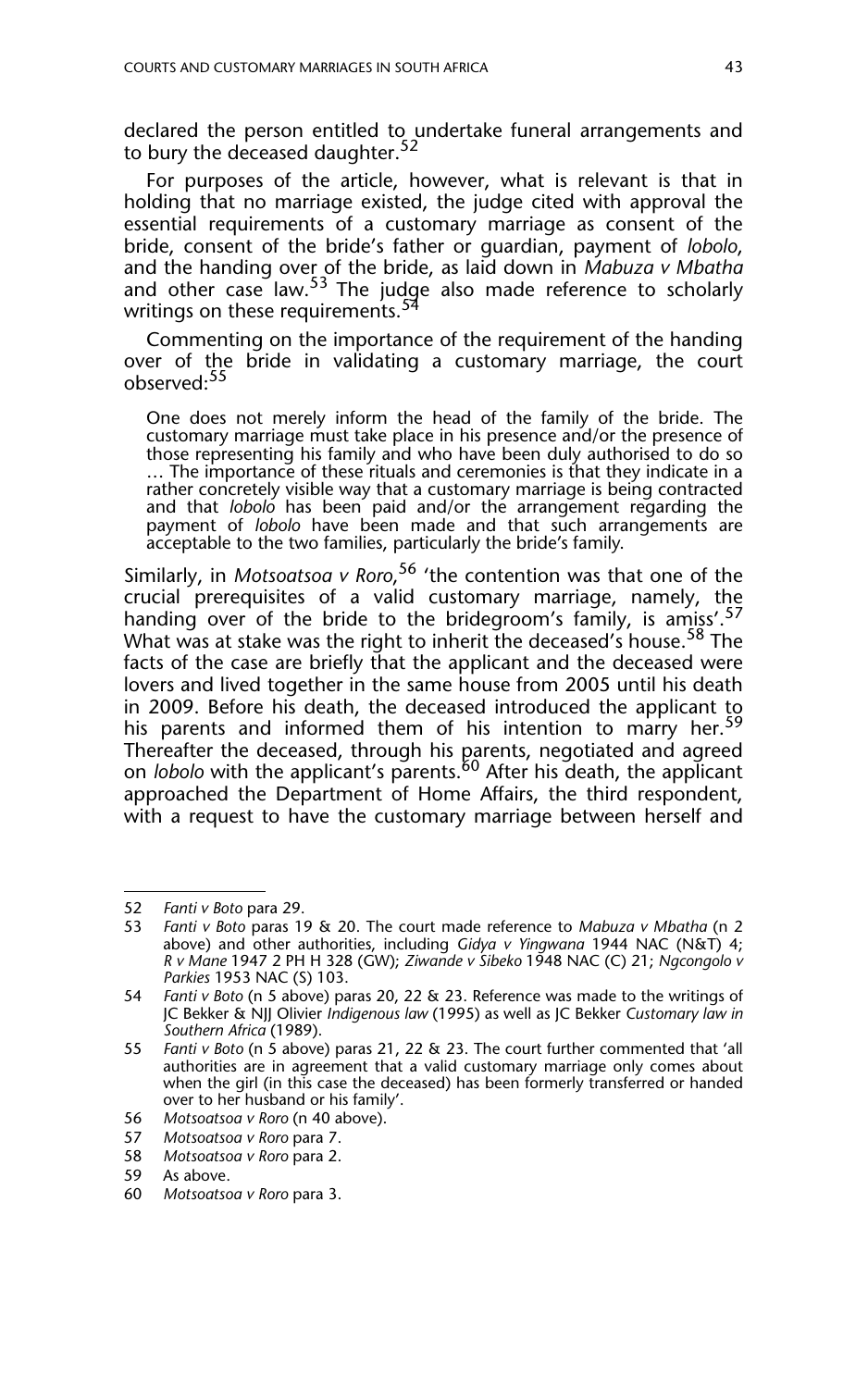the deceased registered posthumously.<sup>61</sup> She did not succeed. The applicant then approached the Court on two grounds: that it be declared that a customary marriage had existed between herself and the deceased; and that the Department of Home Affairs be directed to register the customary marriage between the applicant and the deceased in terms of section  $4(7)$  of the RCMA.<sup>62</sup>

The court, relying on the official customary laws and the academic views of Maithufi and Bekker, *Fanti v Boto*, and Bennett,<sup>63</sup> ruled that no valid marriage existed due to non-compliance with the requirement of the formal delivery of a customary marriage.<sup>64</sup> Judge Matlapeng, concluding that no valid marriage existed, observed:<sup>65</sup>

One of the crucial elements of a customary marriage is the handing over of the bride by her family to her new family, namely, that of the groom … Until the bride has been formally and officially handed over to the groom's people there can be no valid customary marriage.

A more recent example where the challenge to the validity of a customary marriage was based on the requirement of the handing over of the bride to the bridegroom's family is *Mxiki v Mbata & Another.*66 What was at stake in this matter was the right to inherit from the deceased estate.67 The case was an appeal from the court *a quo* in which the trial judge had directed and ordered, first, that the Department of Home Affairs register a customary marriage between the deceased and the appellant concluded on 3 November 2007 and, second, issue the appellant a customary marriage certificate.<sup>68</sup> The appellant alleged that she had entered a customary marriage with the deceased in 2007 and that they were staying together until his death in February 2009. She further alleged that a minor child had been born out of this relationship and that they were also the registered owners of two immovable properties.<sup>69</sup> In support of these allegations, the appellant annexed to her founding affidavit a copy of an acknowledgment of receipt of partial delivery of the *lobolo*. 70 The deceased's father disagreed with the appellant and stated that the November 2007 events did not constitute a customary marriage agreement, as 'the appellant was never handed over to the deceased's family as required by customary law'.<sup>71</sup> In agreeing with the

- 68 *Mxiki v Mbata* para 1.
- 69 *Mxiki v Mbata* para 2.

<sup>61</sup> *Motsoatsoa v Roro* para 4.

<sup>62</sup> *Motsoatsoa v Roro* para 1.

<sup>63</sup> *Motsoatsoa v Roro* para 20.

<sup>64</sup> *Motsoatsoa v Roro* para 22.

<sup>65</sup> *Motsoatsoa v Roro* paras 19 & 20.

<sup>[2014]</sup> ZAGPPHC 825.

<sup>67</sup> *Mxiki v Mbata* (n 66 above) para 2.

<sup>70</sup> *Mxiki v Mbata* para 3.

<sup>71</sup> *Mxiki v Mbata* para 4.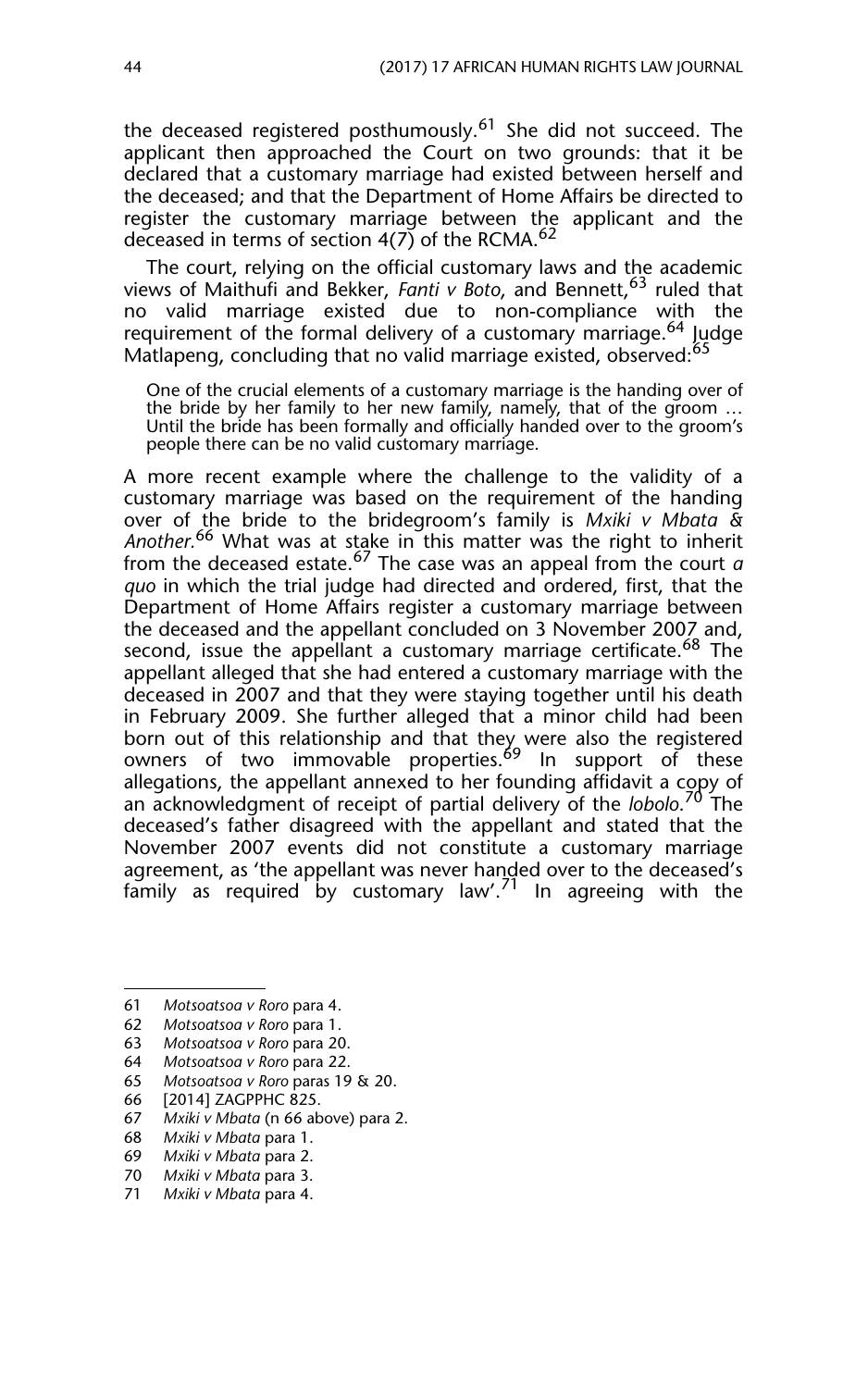deceased's father and holding that no valid marriage had taken place, the judge stated: $72$ 

The Act requires that *the marriage must be negotiated and entered into or celebrated in accordance with customary law.* The customary law of marriage is, in my view, correctly stated by Matlapeng AJ in *Motsoatso v Roro & Another* 2011 (2) ALL SA 324 at para 17 as follows: 'As described by the authors Maithufi IP and Bekker JC "Recognition of Customary Marriages Act 1998 and its impact on family law in South Africa" *CILSA* 182 (2002) a customary marriage in true African tradition is not an event but a process that comprises a chain of events. Furthermore it is not about the bride and groom. It involves the two families. The basic formalities which lead to a customary marriage are: Emissaries are sent by the man's family to the woman's family to indicate interest in the possible marriage (this of course presupposes that the two parties ie the man and the woman have agreed to marry each other); a meeting of the parties' relatives will be convened where *lobolo* is negotiated and the negotiated *lobolo* or part thereof is handed over to the woman's family and the two families will agree on the formalities and date on which the woman will then be handed over to the man's family which handing over may include but not necessarily be accompanied by celebration (wedding).

Further, the court was of the following opinion: $^{73}$ 

A customary marriage is a union of two family groups a bride cannot hand herself over to her in-laws. Her family has to hand the bride over to her husband's family at his family's residence where the elders will counsel the bride and the bridegroom in the presence of their respective families. Accordingly, the court was of the view, it is the handing over of the bride, even if the *lobolo* has not been paid in full, that constitute a valid customary marriage not the payment of *lobolo* as the court *a quo* found.

Consequently, similar to *Fanti v Boto* and *Motsoatsoa v Roro*, the court concluded that 'there can be no valid customary marriage until the bride has been formally and officially handed over to her husband's family'.74 In holding that no valid marriage exists, the court relied on the official customary law provided in *Motsoatsoa v Roro* and Bennett's writings.<sup>75</sup>

Furthermore, in *Ndlovu v Mokoena,*76 the question before the court was whether the *lobolo* transaction concluded the marriage between the deceased and Ndlovu*.* The brief facts were that Ndlovu made an application claiming that she was the only customary wife of the deceased and requested an order declaring the (alleged) customary marriage between Mokoena and the deceased null and void. The deceased had passed away in 2008.77 As an educator in the service of the Ministry of Education, pension benefits were payable to the wife of the deceased. If the first alleged customary marriage had been validly concluded, the pension was to be divided in half between the

<sup>72</sup> *Mxiki v Mbata* para 9.

<sup>73</sup> *Mxiki v Mbata* para 10.

<sup>74</sup> As above.

<sup>75</sup> *Mxiki v Mbata* (n 66 above) paras 9, 10 & 11.

<sup>76 (2973/09) [2009]</sup> ZAGPPHC 29.

<sup>77</sup> *Ndlovu v Mokoena* (n 76 above) para 2.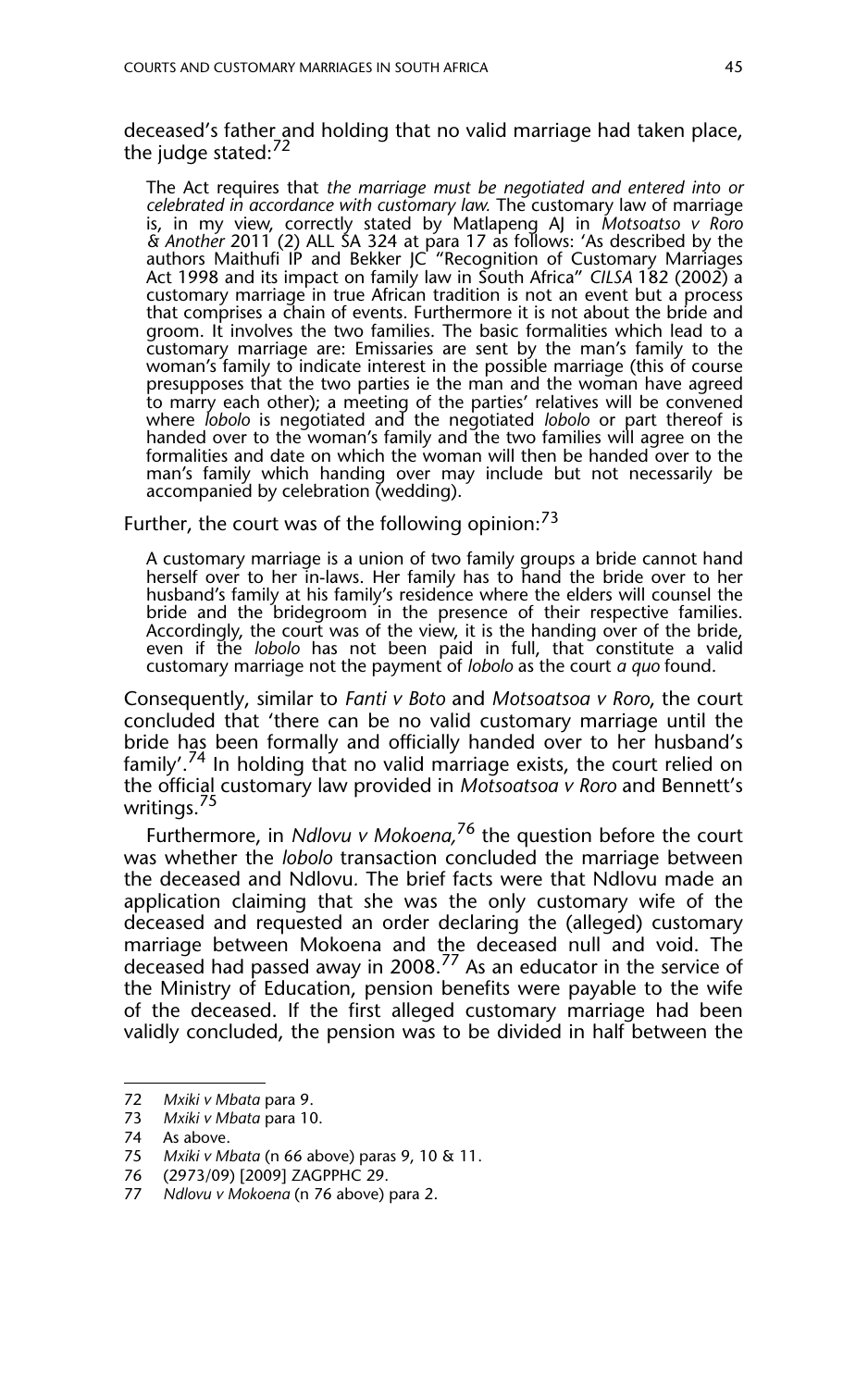two wives.<sup>78</sup> Before the court there were two customary marriage certificates issued by the Department of Home Affairs. The first was that of Mokoena and the deceased, dated 25 May 1991. The second was that of Ndlovu and the deceased, dated 20 May 1998. The same marriage officer issued both certificates after the death of the deceased. The marriage officer who issued the marriage certificates told the court that he, *inter alia*, had reference to a one-page *lobolo* negotiation document before he issued the marriage certificate.<sup>79</sup>

The question that was before the court was whether the *lobolo* transaction concluded the marriage between the deceased and Ndlovu. The court referred with approval to the authority laid down in the cases of *Fanti v Boto* and *Mabena v Letsoalo*, where it was held that the *lobolo* transaction is but one of the two requirements for the conclusion of a customary marriage. The other requirement is the delivery of the woman to the family of the man. Judge Van Rooyen consequently held:<sup>80</sup>

I have come to the conclusion that there are sufficient reasons for me to intervene: there is no evidence that there was a delivery of Velaphi or that they lived together and the court documents amount to supporting evidence that a marriage had not been concluded. I, accordingly, find that although there was no evidence of fraud, the marriage officer did not apply his mind properly to all the facts which were before this Court and that the certificate must be set aside.

#### **3.2 Proof of customary law**

The second approach in determining the validity of a customary marriage is to call witnesses to prove the existence of a particular custom. This is in line with section 1(2) of LEAA. Section 1(2) of LEAA provides that '[t]he provisions of subsection (1) shall not preclude any part from adducing evidence of the substance of a legal rule contemplated in that subsection which is in issue at the proceedings concerned'.

This provision, it is argued, envisages that courts will source living customary rules from the experts of the community concerned. There are several cases in which courts have adopted this approach and called witnesses. In *Mabuza v Mbatha,*81 for example, the issue before the court was the requirements for a valid siSwati customary marriage.<sup>82</sup> The brief facts were that the plaintiff and the defendant entered into a relationship in 1989. The plaintiff fell pregnant in September 1989. In or about November 1989 the defendant's family approached the plaintiff's family to start negotiations for the *lobolo* payments, and the penalty payment related to the fact that the plaintiff had fallen pregnant out of wedlock. An agreement was

<sup>78</sup> *Ndlovu v Mokoena* paras 1 & 2.

<sup>79</sup> *Ndlovu v Mokoena* para 7.

<sup>80</sup> *Ndlovu v Mokoena* para 12. 81 *Mabuza v Mbatha* (n 2 above).

<sup>82</sup> *Mabuza v Mbatha* para 3.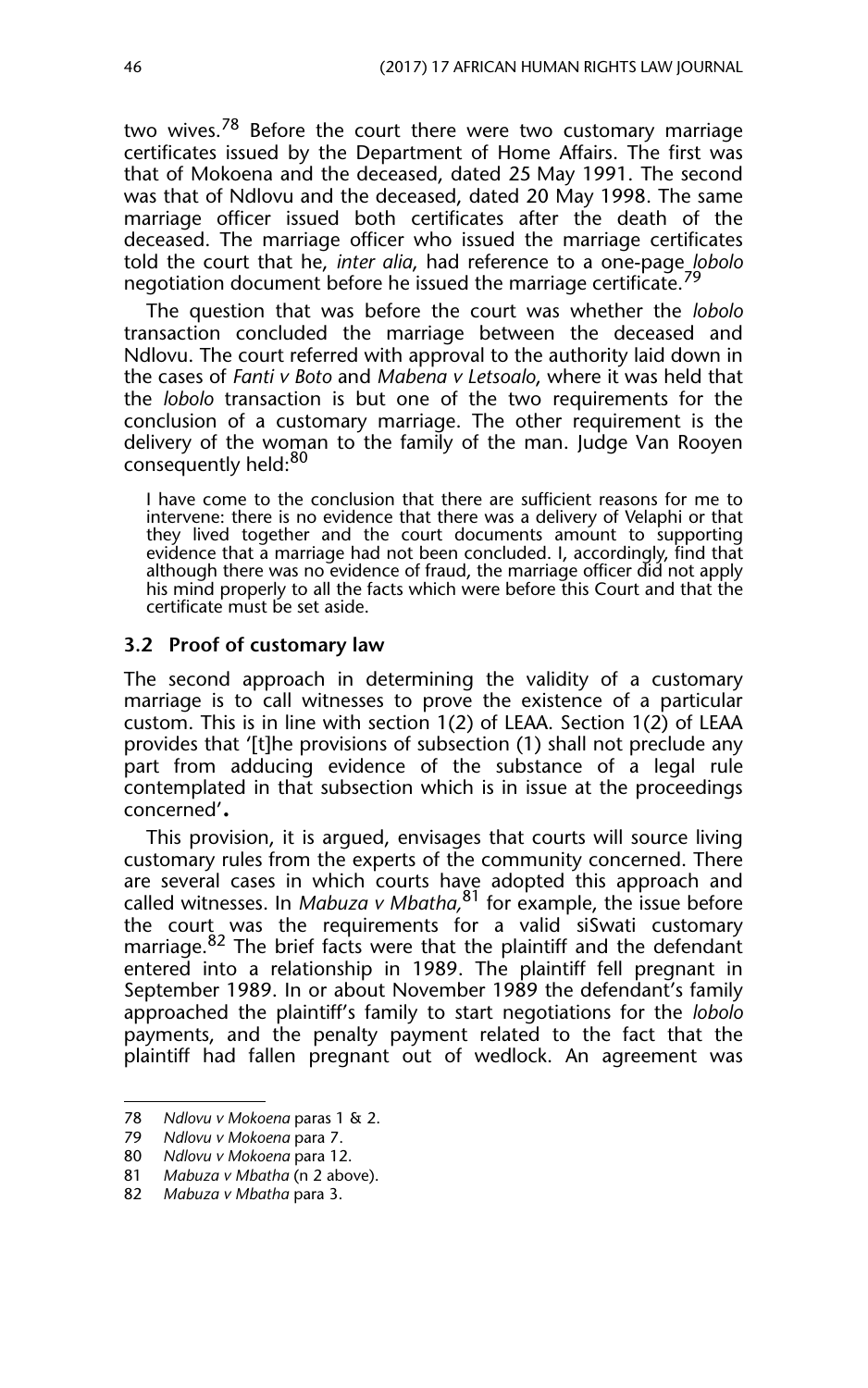reached with regard to the payment of *lobolo*, which the defendant paid in full. The plaintiff and defendant lived together as husband and wife since about 1992 when the plaintiff moved into the house with the defendant. <sup>83</sup>

In 2000, and after the parties had relocated to the Western Cape, the relationship between them terminated and the plaintiff instituted a divorce action against the defendant.<sup>84</sup> The defendant opposed the divorce action on the ground that no marriage existed between the parties because under isiSwazi law, marriage required the payment of *lobolo* and the formal handing over of the bride.<sup>85</sup> The plaintiff herself and an expert witness supplied evidence to the fact that a valid marriage existed. The plaintiff's evidence was that there were three requirements to a siSwati marriage: *lobolo*; *ukumekeza* (formal integration); and formal delivery of the woman to her husband's family. She told the court that all the requirements had been met except for the *ukumekeza* custom. The expert witness's evidence was that if the *lobolo* requirement and formal delivery took place, the formal integration could be waived.<sup>86</sup> In addition, the expert witness concluded 'that it was inconceivable that *ukumekeza* was so vital such that it could not be dispensed with by agreement between the parties'.<sup>87</sup>

The evidence of the defendant and his expert witness was that *ukumekeza* was still a vital requirement. In particular, the expert witness stated:<sup>88</sup>

*Ukumekeza* is vital because it makes a woman a wife. If a bride did not go through *ukumekeza*, she would be no more than a girlfriend even if *ilobolo* [were] paid for her. *Ilobolo* does not change the status of a woman to that of a wife. It is only the *ukumekeza* custom, according to Swati people, which makes a woman a wife.

The court acknowledged that this customary requirement existed, but held that the omission was not fatal and the marriage was recognised as valid.<sup>89</sup> In upholding the marriage as valid, Judge Hlope said that *'*[i]n my judgment there is no doubt that *ukumekeza*, like so many other customs, has somehow *evolved* so much so that it is probably practised differently than it was centuries ago ...<sup>'90</sup> More importantly, the court declared that '[i]f one accepts that African customary law is recognized in terms of the Constitution … there is no reason … why the courts should be slow at *developing* African customary law'.<sup>91</sup>

<sup>83</sup> *Mabuza v Mbatha* para 7.

<sup>84</sup> *Mabuza v Mbatha* para 1.

<sup>85</sup> *Mabuza v Mbatha* para 2.

<sup>86</sup> *Mabuza v Mbatha* para 14.

<sup>87</sup> *Mabuza v Mbatha* para 15.

<sup>88</sup> *Mabuza v Mbatha* para 21.

<sup>89</sup> *Mabuza v Mbatha* para 27.

<sup>90</sup> *Mabuza v Mbatha* paras 25-27 (my emphasis).

<sup>91</sup> *Mabuza v Mbatha* para 30 (my emphasis).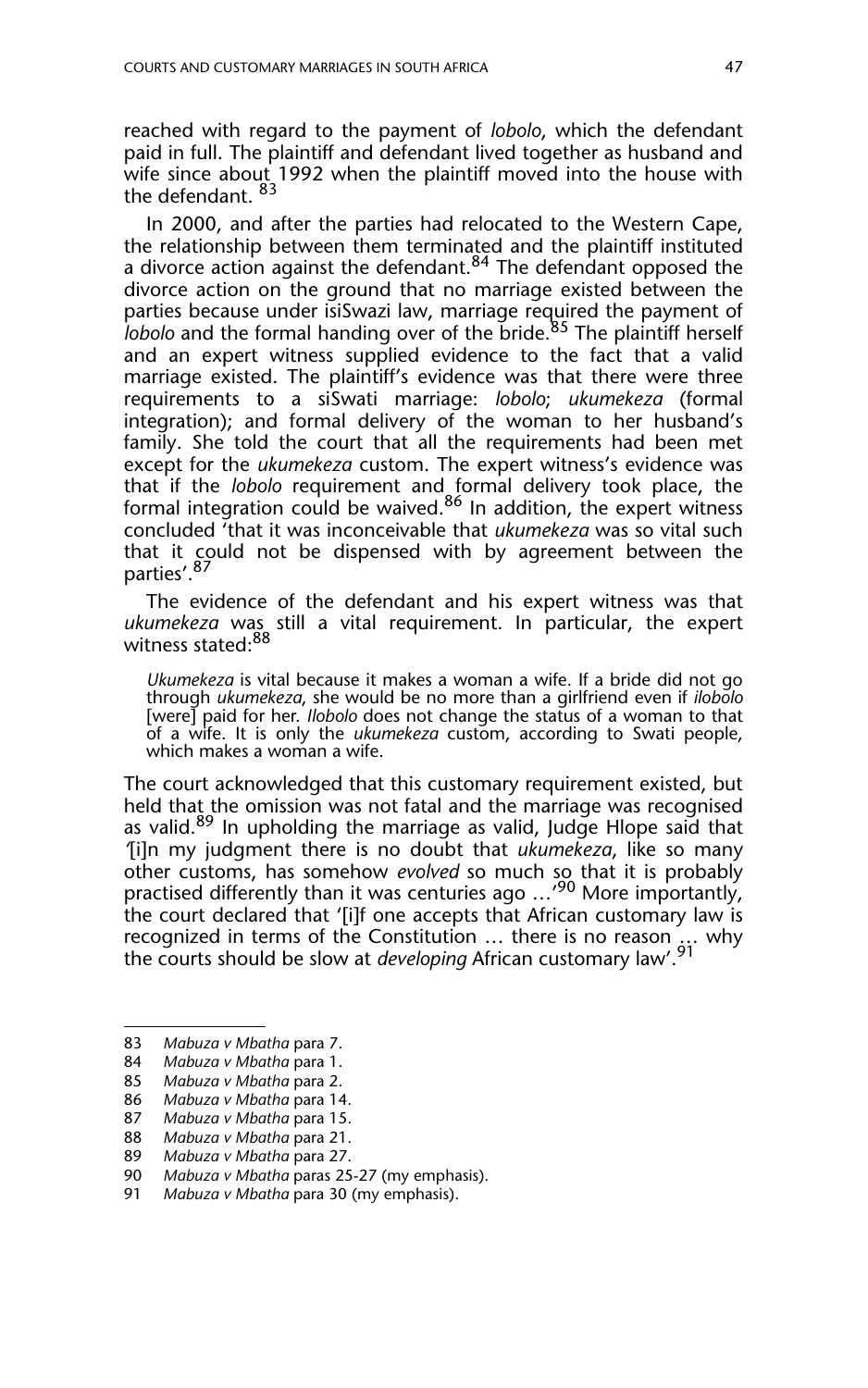Another example where proof of a particular customary rule by witnesses led to the validity of a marriage is the case of *Nthejane v Road Accident Fund.*92 In this case, the plaintiff, acting on behalf of her minor son, sued the defendant for certain damages arising out of the death of her husband, the biological father of her son.<sup>93</sup> The brief facts of this case were that the parties agreed to enter into *lobolo* negotiations. These negotiations took place, and it was agreed that the deceased's family would give ten cows as *lobolo*. The parties also agreed that delivery of the *lobolo* was to take place at a later stage.<sup>94</sup> The defendant, however, challenged the validity of a customary union due to non-fulfilment of the *lobolo* requirement.95 The issue for the court to decide was whether or not the plaintiff was married to the deceased in terms of a customary law. The plaintiff and her grandfather gave evidence that the requirements of *lobolo* and formal delivery of the woman had been met. The defence did not challenge this. In holding that the marriage was valid, the court simply observed 'that the *lobolo* agreement was acceptable to both families and that, therefore, the arrangement was in accordance with their customary practices'.<sup>96</sup>

In addition to these cases, in *Mayelane v Ngwenyama*97 the appellant challenged the validity of the marriage between her deceased husband and the respondent due to the fact that she, as the first wife to the deceased, had not been consulted before the marriage was concluded. The brief facts of the case are as follows: On 1 January 1984, the first respondent, Ms Mdjadi Florah Mayelane, was married to the deceased, Hlengani Dyson Moyana, according to customary law and tradition at Nkovani Village, Limpopo. Three children were born out of the union. The marriage was not registered. The deceased died on 28 February 2009 and the marriage was still subsisting. When the first respondent sought to register the customary union at the Department of Home Affairs after the death of the deceased, she was advised that the appellant, Ms Mphephu Maria Ngwenyama, had also sought to register a customary marriage allegedly contracted between her and the deceased on 26 January 2008.<sup>98</sup>

The first respondent challenged that the purported marriage between the deceased and the appellant was *ab initio* null and void because of the fact that she had not been consulted before it was concluded. The Constitutional Court complied with both sections 1(1) and (2) of the LEAA and called nine witnesses.  $99$  In taking into

<sup>92 (2011)</sup> ZAFSHC 196.<br>93 Ntheiane v Road Accio

<sup>93</sup> *Nthejane v Road Accident Fund* (n 92 above) para 1.

<sup>94</sup> *Nthejane v Road Accident Fund* para 9.

<sup>95</sup> *Nthejane v Road Accident Fund* para 8.

<sup>96</sup> *Nthejane v Road Accident Fund* paras 9 & 11.

<sup>97</sup> *Mayelane v Ngwenyama* (n 2 above).

<sup>98</sup> *Mayelane v Ngwenyama* para 4.

The composition of these witnesses was as follows: three in subsisting polygynous marriages; one advisor to the traditional leaders; one commissioner in the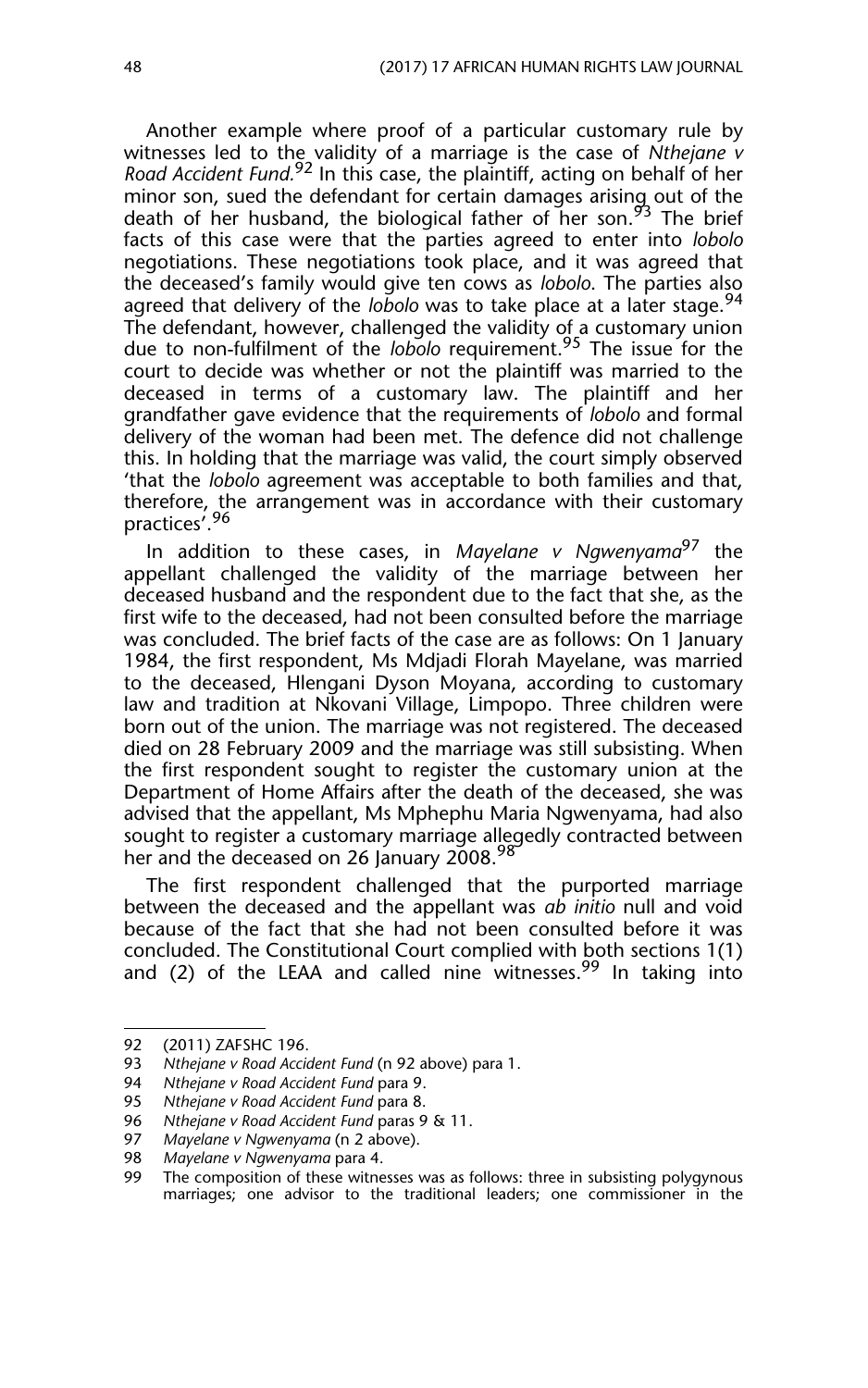account their evidence, the court found that the living law of Xitsonga required that the first wife be informed of her husband's impending subsequent marriages. Consequently, the Court invalidated the subsequent marriage on the basis that consent from the first wife had not been obtained.100 The Court arrived at this decision by, *inter alia*, applying the constitutional principles of equality and dignity as they relate to the first wife and the husband.<sup>101</sup> As rightly pointed out by Kruuse and Sloth-Nielsen, the view of the Constitutional Court was that 'informing' and 'consent' were traditionally-accepted legal norms upon which a valid marriage could exist.<sup>102</sup> In this case, however, a different conclusion was reached despite the fact that courts adopted the same approach as in *Mabuza* and *Nthenjane*. 103

The last example is *Moropane v Southon*. 104 The issue before the court was whether the parties were married according to customary law or civil law. This case was an appeal from the High Court in which the trial judge had held that there was a valid customary marriage between the appellant and the respondent. The brief facts of this case were that Moropane (the appellant) and Southon (the respondent) met and fell in love in 1995. At the time, Moropane was still married to his former wife whom he divorced in 2000.<sup>105</sup> In 2002, Moropane proposed marriage to Southon. According to Southon and her witnesses, she concluded a customary marriage because the *lobolo* and formal delivery of the bride to her husband's family, among other requirements, had been met.106 Moropane disputed the fact that a valid customary union had come into existence. According to him, the so-called *lobolo* paid by his emissary was, just as in *Fanti v Boto*, for *pula molom/go kokota* (literally translated as 'opening the mouth to start the marriage negotiations'). Moropane also admitted that Southon, accompanied by her aunt, had come to his home, but maintained that she was delivered not as a *makoti*. 107

Two expert witnesses were led to assist the court in determining whether the marriage between the parties met Pedi customary marriage requirements.<sup>108</sup> Both experts agreed that the customary marriage requirements for a valid customary marriage amongst the Bapedi people included negotiations; agreement; the payment of *lobolo*; and formal delivery of the woman, among others. More importantly, both experts agreed that the handing over of the *makoti*

104 *Moropane v Southon* (n 33 above) 76.

Commission on Traditional Leadership Disputes and Claims; two traditional leaders; and two academic experts.

<sup>100</sup> *Mayelane v Ngwenyama* (n 2 above) para 87. Apart from non-fulfilment of this requirement, *lobolo* and other customary requirements were also not met.

<sup>101</sup> *Mayelane v Ngwenyama* (n 2 above) para 83.

<sup>102</sup> Kruuse & Sloth-Nielsen (n 38 above) 1721.

<sup>103</sup> *Mayelane v Ngwenyama* (n 2 above) para 4.

<sup>105</sup> *Moropane v Southon* para 4.

<sup>106</sup> *Moropane v Southon* paras 7-14.

<sup>107</sup> *Moropane v Southon* paras14-15.

<sup>108</sup> *Moropane v Southon* para 39.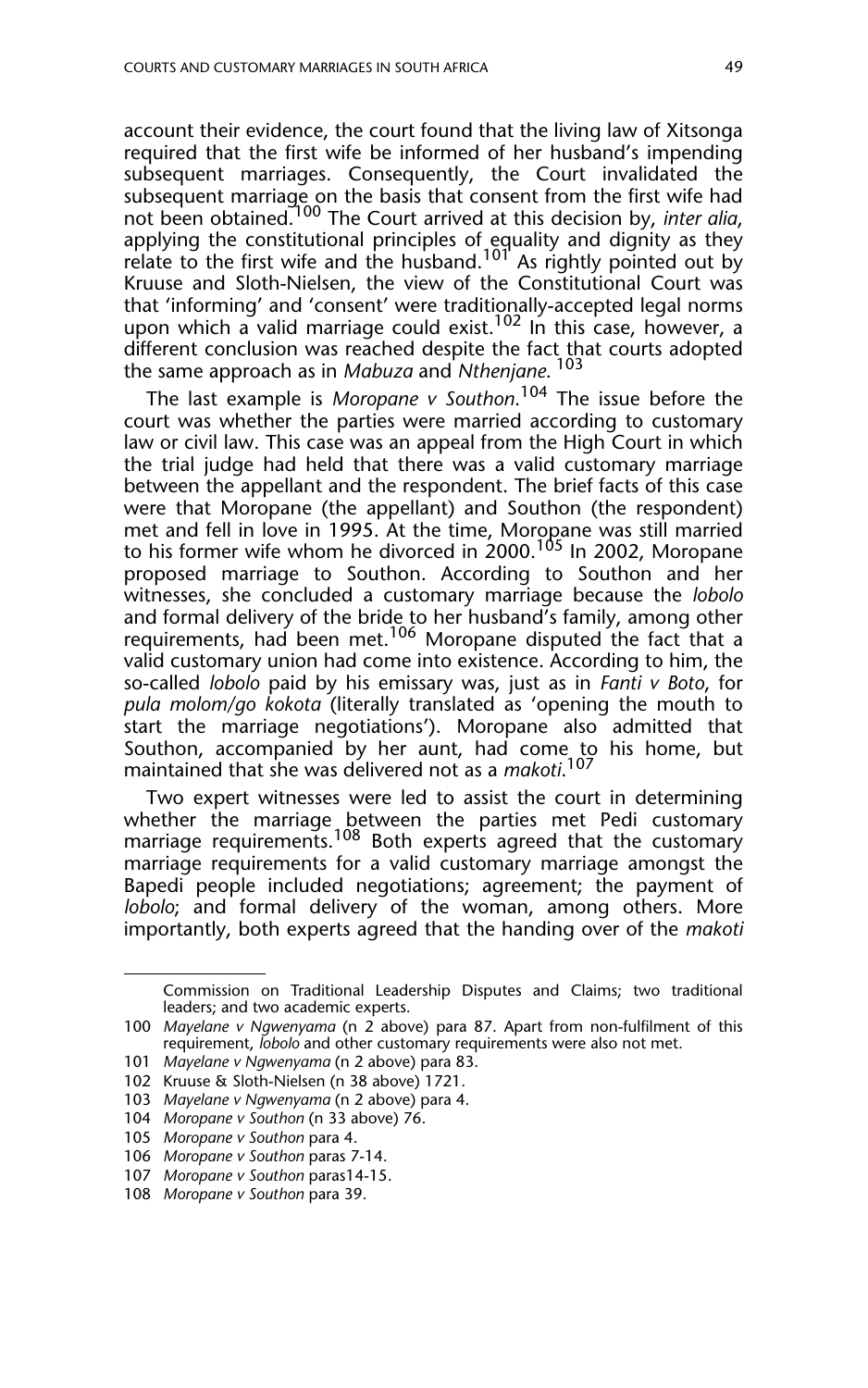to her in-laws was the most crucial part of the customary marriage.<sup>109</sup> The court found that the essential requirements for a valid customary marriage according to the Bapedi people had been met and, therefore, upheld the decision of the court *a quo* that a valid customary marriage existed.<sup>110</sup>

## **4 Critical analysis: Are courts applying living or official customary law?**

In determining the validity of customary marriages, three main observations are made. First, courts seem to apply a new form of customary law, which is not based on official or living customary law. Second, courts are seen to strictly adhere to official customary law as found in the books and case law. Lastly, courts accommodate and recognise particular living customary rules as practised on the ground. The impact of these approaches on the validity of customary marriages and the protection of women found in these marriages is discussed below.

#### **4.1 New form of customary law**

An examination of the cases discussed reveals that, in some instances, courts do not apply 'living' customary law or 'official' customary law when determining the validity of customary marriages.<sup>111</sup> The preference has been to apply a new form of customary law that is either justified on the 'development of customary law', or on the 'equality of spouses in a customary marriage' envisaged by section 6 of the RCMA, read with section 9 of the Constitution.<sup>112</sup> This position has led Kruuse and Sloth-Nielsen to observe that 'courts have had to enter the law-making arena … where current environment … provides inadequate direction<sup>7</sup>.<sup>113</sup>

For example, in *Mabuza v Mbatha*, two expert witnesses gave contradictory views on whether the requirement of the formal integration of the woman may be waived or not. Judge Hlope concluded that a valid customary marriage existed based on the fact that 'if one accepts that African customary law is recognised in terms

<sup>109</sup> *Moropane v Southon* para 40.

<sup>110</sup> *Moropane v Southon* paras 55-57.

<sup>111</sup> See also similar observations by Bennett (n 13 above) 11 and Himonga & Pope (n 13 above) 329.

<sup>112</sup> Sec 6 of the RCMA provides: 'A wife in a customary marriage has, on the basis of the equality with her husband and subject to the matrimonial property system governing the marriage, full status to acquire and dispose of property …'

<sup>113</sup> Kruuse and Sloth-Nielsen (n 38 above) 1731. See also Bennett (n 13 above) 2 who observed, in 2009, that once living law becomes a primary source of law, 'the courts start playing the role of law-makers'.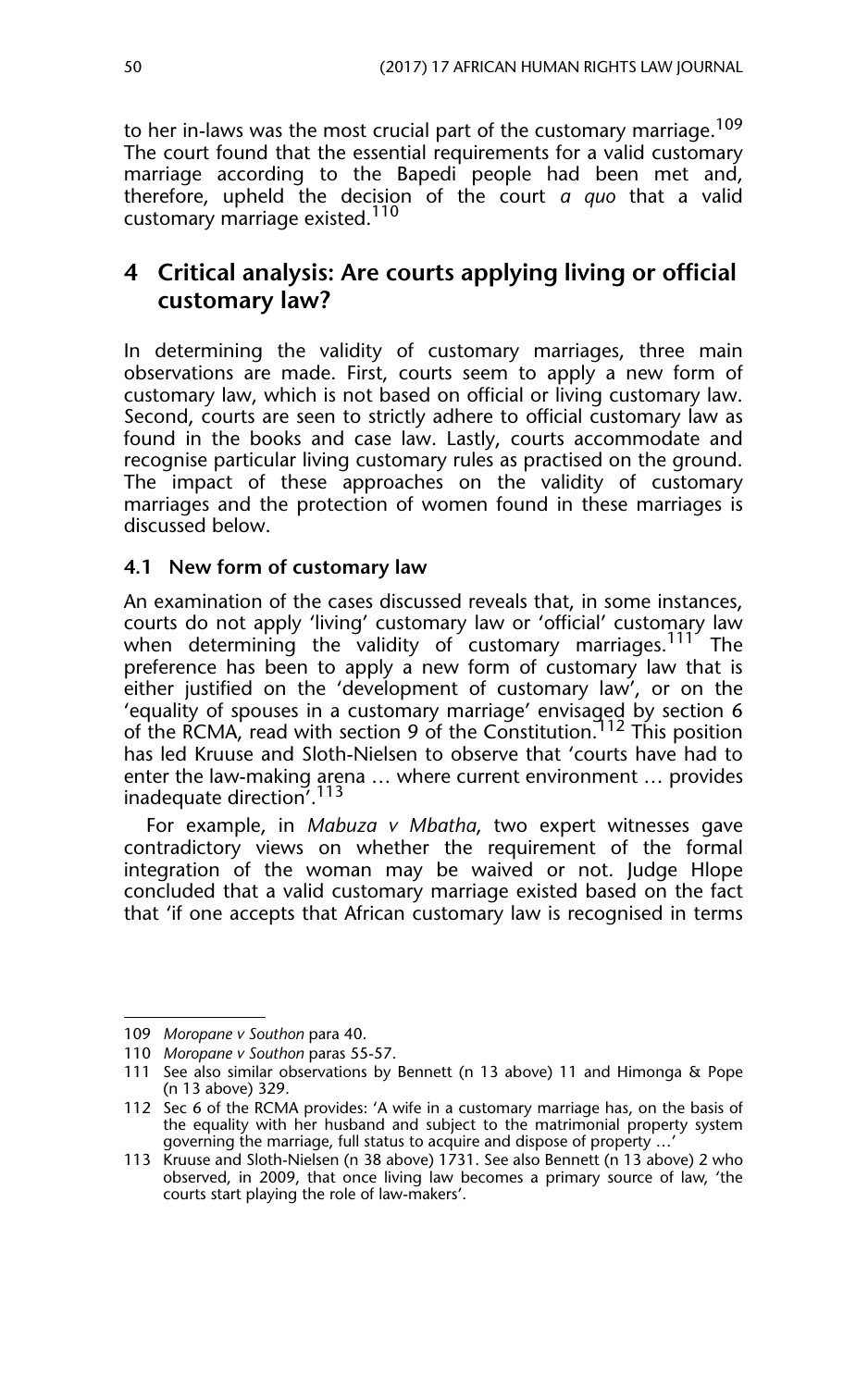of the Constitution ... there is no reason, in my view, why courts should be slow at developing African customary law'.<sup>114</sup> Similarly, in *Mayelane v Ngwenyama*, where evidence tendered by witnesses made it clear to the court that the requirement was to 'inform' the first wife, in the following terms:<sup>115</sup>

(a) although not the general practice any longer, VaTsonga men have a choice whether to enter into further customary marriages; (b) when VaTsonga men decide to do so they must inform their first wife of their intention; (c) it is expected of the first wife to agree and assist in the ensuing process leading to a further marriage; (d) if she does so, harmony is promoted between all concerned; (e) if she refuses consent, attempts are made to persuade her otherwise; (f) if that is unsuccessful, the respective families are called to play a role in resolving the problem; (g) this resolution process may result in divorce; and finally, (h) if the first wife is not informed of the impending marriage, the second union will not be recognised, but children of the second union will not be prejudiced by this as they will still be regarded as legitimate children.

The Constitutional Court, however, developed Xitsonga customary marriage rule of inform to make consent a requirement for a subsequent marriage.<sup>116</sup>

#### **4.2 Living customary law**

The Constitutional Court in *Alexkor v Richtersveld Community* observed that '[i]t is important to note that indigenous law is not a fixed body of formally classified and easily ascertainable rules'.117 In the context of this discussion, where courts apply living customary law, courts have accepted that it complies with constitutional requirements and therefore the general outcome has been validation of that the marriage. This outcome resonates with the observations made by Lehnert and Bennett in 2005 and 2009, respectively, that courts assumed that living customary law was more likely to comply with constitutional values, particularly the right to equality and dignity.<sup>118</sup> For example, courts seem to accept validity of a particular living

<sup>114</sup> *Mabuza v Mbata* (n 2 above) para 30.

<sup>115</sup> *Mayelane v Ngwenyama* (n 2 above) paras 61 & 122. See also evidence of Headman Maluleke in an additional affidavit where it is stated: 'The prospective bridegroom should inform his existing wife about his intentions to marry another wife. He informs her so that she should not be surprised in seeing another wife. It is not a requirement to even advise as to the identity of the prospective subsequent wife. Whether she gives her consent or not, the prospective bridegroom will proceed with his plan to marry another wife.'

<sup>116</sup> *Mayelane v Ngwenyama* (n 2 above) para 75. See also discussion by Ozoemena  $(n 12$  above)  $\frac{5}{79}$ .

<sup>117</sup> *Alexkor v Richtersveld Community* (n 32 above) para 52*.* See also Himonga & Pope (n 13 above) 321 and Bennett (n 13 above) 11 who, however, observed that the first acceptance of living customary law was in *Ex Parte Chairperson of the Constitution Assembly: In re Certification of the Constitution of the RSA, 1996*, 1996 (4) SA 744 para 197 where the Constitutional Court held that the Constitution guarantees 'the survival of an evolving customary law'.

<sup>118</sup> Lehnert (n 13 above) 247 and Bennett (n 13 above) 8-9. The rights to equality and dignity are provided for in secs 9 and 10 of the Constitution, respectively.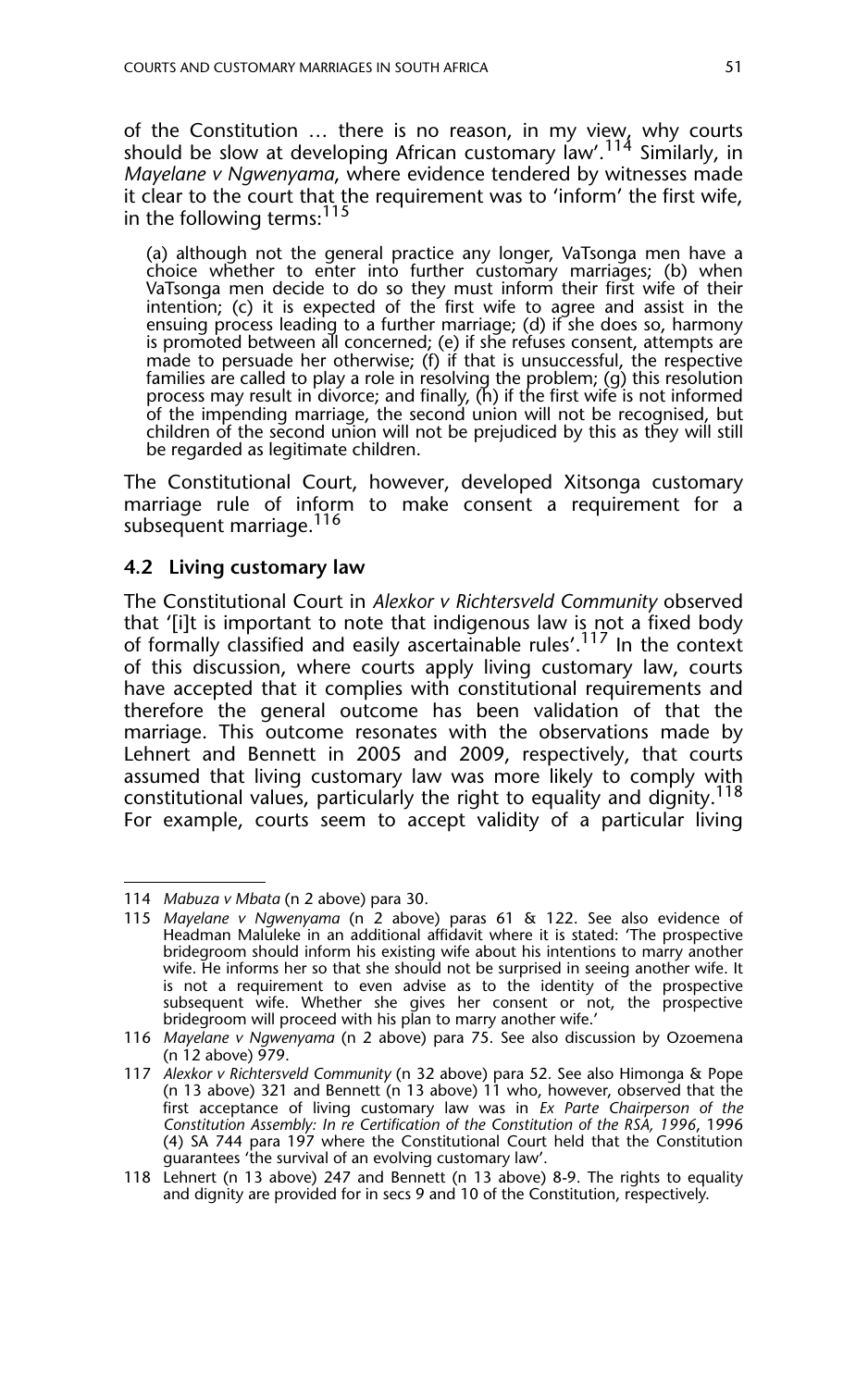customary rule where expert witnesses are called to give evidence despite differences in their opinions. The courts simply believe the one and disregard the other opinions. For example, in *Moropane v Southon*, the court accepted evidence by expert witnesses on the Pedi marriage requirements and upheld the decision of the court *a quo* that a valid marriage existed despite the differences in the evidence given.<sup>119</sup> The differences in the evidence given by the expert witnesses related to whether money could be used as *lobolo*, and whether it was in accordance with Pedi culture to slaughter a sheep instead of a cow, among others.<sup>120</sup>

In some instances, courts seem to accept living customary law, even where parties before the courts give the only evidence on the applicable living customary law. The only qualification seems that the other party must not have opposed it. For example, in *Nthenjane*, the court accepted the evidence that *lobolo* and formal integration requirements had been met. In this case, evidence was given by the plaintiff and her grandfather and was not opposed by the defendant.<sup>121</sup>

Furthermore, and more important to the characteristics of customary law, in the application of living customary law, courts seem to pay regard to the fact that customary law is dynamic and changes with social circumstances.<sup>122</sup> This position is well summarised by the Constitutional Court in *Bhe*, as follows:123

True customary law will be that which recognises and acknowledges the changes which continually take place. In this respect, I agree with Bennett's observation that '[a] critical issue in any constitutional litigation about customary law will therefore be the question whether a particular rule is a mythical stereotype, which has become ossified in the official code, or whether it continues to enjoy social currency'.

#### **4.3 Official customary law**

Where courts apply official customary law, the inevitable result has been the invalidation of marriages. The discussion has also revealed that issues raised in challenging the validity of marriages are about legal recognition as a spouse to inherit from the deceased estate. For example, in the cases of *Motsoatsoa v Roro, Ndhlovu v Mokoena* and *Mxiki v Mbata*, what was at stake was the right to inherit the intestate estates of the deceased. The application of official customary law, without considering the issues at stake, therefore, leads to harsh consequences for vulnerable parties, particularly women and children.

<sup>119</sup> *Moropane v Southon* (n 33 above) paras 39-40.

<sup>120</sup> *Moropane v Southon* para 41.

<sup>121</sup> *Nthejane v Road Accident Fund* (n 92 above).

<sup>122</sup> See discussions by Ozoemena (n 12 above) 975 on the impact of law in addressing social change.

<sup>123</sup> *Bhe* (n 25 above) para 86.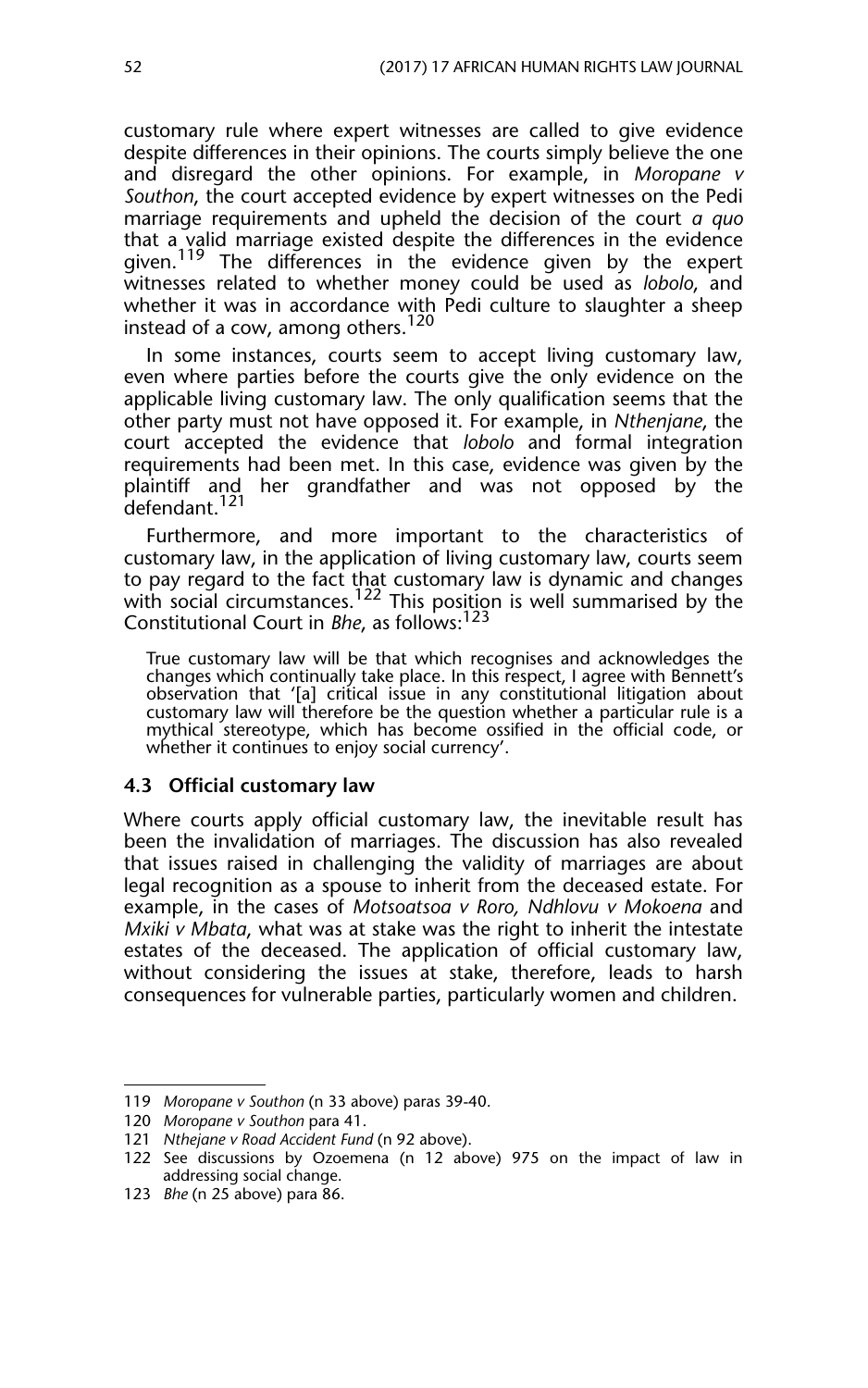In acknowledging the adverse consequences due to the application of official customary law, the Constitutional Court in *Bhe* observed that<sup>124</sup>

… magistrates and the courts responsible for the administration of intestate estates continue to adhere to the rules of official customary law, with the consequent anomalies and hardships as a result of changes which have occurred in society. Examples of this are the manner in which the *Bhe* and *Shibi* cases were dealt with by the respective magistrates.

Therefore, as is evident from these cases, if the application of official customary law will 'lead to correctness of decision but consequently to an injustice, nullity must [therefore] give way to an intended validity'.125 Moreover, in cases such as *Fanti v Boto* where other customary requirements have been met, particularly that of both spouses having given consent, courts seem to be unfair to insist that the non-fulfilment of *only* one requirement should lead to the invalidity of a marriage.

## **5 Conclusion**

The discussion of cases reveals that there is a disparity in addressing the injustices of the past when official or living customary law is applied in the context of customary marriages. Vulnerable parties are protected where courts focus on the 'essence' of customary law and apply living customary law.<sup>126</sup> They are also protected where courts develop living customary laws in line with the Constitution and the Bill of Rights.<sup>127</sup> Indeed, the Constitutional Court observed in *Mayelane v Ngwenyama*: 128

This Court has accepted that the Constitution's recognition of customary law as a legal system … requires innovation in determining its *living* content as opposed to the potentially stultified version contained in … legislation and court precedent.

However, as Bennett rightly points out, the challenge with this preference for living customary law 'is how this living law is to be discovered and how it can be proved'.129 Indeed, in *Mayelane* the Constitutional Court observed these challenges<sup>130</sup> and cited with approval the dictum in *Bhe* case that 'the difficulty lies not so much in the acceptance of the notion of "living" customary law but in

<sup>124</sup> *Bhe* (n 25 above) para 87

<sup>125</sup> Rautenbach & Du Plessis (n 42 above) 766.

<sup>126</sup> See *Mabuza v Mbata* (n 2 above).

<sup>127</sup> *Mayelane v Ngwenyama* (n 2 above) para 43.

<sup>128</sup> *Mayelane v Ngwenyama* (n 2 above).

<sup>129</sup> Bennett (n 13 above) 11. See also Kruuse & Sloth-Nielsen (n 38 above) 1717.

<sup>130</sup> In *Mayelane v Ngwenyama* (n 2 above) para 25, the Constitutional Court also pointed out that '[p]aradoxically, the strength of customary law – its adaptive inherent flexibility – is also a potential difficulty when it comes to its application and enforcement in a court of law'.